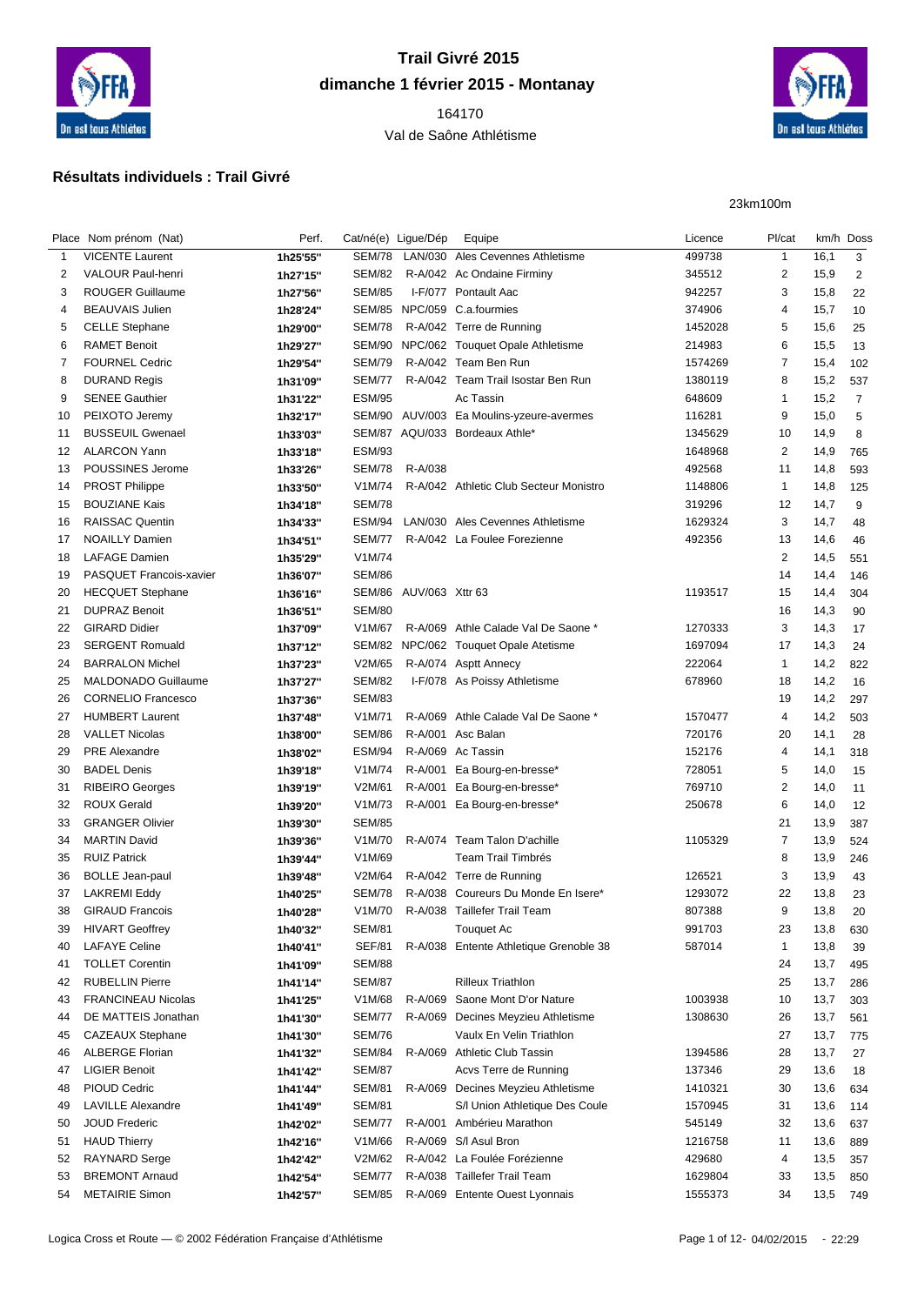| 55  | <b>GOURDON Nicolas</b>      | 1h43'44" | <b>ESM/95</b> |                      |                                        |         | 5              | 13,4 | 620 |
|-----|-----------------------------|----------|---------------|----------------------|----------------------------------------|---------|----------------|------|-----|
| 56  | <b>ABADIE Bastien</b>       | 1h43'54" | <b>SEM/86</b> |                      | Cs Ternes                              | 1364442 | 35             | 13,3 | 137 |
|     |                             |          |               |                      |                                        |         |                |      |     |
| 57  | <b>GORMAN Adam</b>          | 1h43'54" | <b>SEM/76</b> |                      | R-A/042 Terre de Running               |         | 36             | 13,3 | 138 |
| 58  | <b>DOUCHET Maxime</b>       | 1h44'02" | <b>SEM/81</b> |                      | R-A/069 A C Tassin                     | 499438  | 37             | 13,3 | 229 |
| 59  | PAQUET Gerald               | 1h44'15" | <b>SEM/77</b> |                      | <b>Biziat Endurance</b>                |         | 38             | 13,3 | 552 |
| 60  | <b>VAUDELIN Alexis</b>      | 1h44'19" |               |                      | ESM/94 BOU/021 Ducathlétisme           | 1084191 | 6              | 13,3 | 525 |
| 61  | <b>SAINTIN Eric</b>         | 1h44'24" | <b>SEM/76</b> |                      |                                        |         | 39             | 13,3 | 872 |
| 62  | <b>BATTAGLIA Franck</b>     |          | V1M/71        |                      |                                        |         | 12             | 13,3 | 103 |
|     |                             | 1h44'29" |               |                      |                                        |         |                |      |     |
| 63  | <b>PIALOUX Vincent</b>      | 1h45'00" | <b>SEM/77</b> |                      | Beaumont Athletique Club               | 304898  | 40             | 13,2 | 6   |
| 64  | <b>MAIRY Mickael</b>        | 1h45'28" | <b>SEM/80</b> |                      | R-A/038 Al Echirolles                  | 1433223 | 41             | 13,1 | 649 |
| 65  | <b>COURTHALIAC Philippe</b> | 1h45'32" | V1M/70        |                      | R-A/001 Amberieu Marathon              | 1209735 | 13             | 13,1 | 433 |
| 66  | <b>CABARROU Marc</b>        | 1h45'42" | <b>SEM/81</b> |                      |                                        |         | 42             | 13,1 | 115 |
| 67  | <b>VACHER Christelle</b>    |          | <b>SEF/80</b> |                      |                                        | 1743333 | $\overline{2}$ | 13,1 | 459 |
|     |                             | 1h45'53" |               |                      |                                        |         |                |      |     |
| 68  | <b>BRZOZOWSKI Remi</b>      | 1h46'03" |               |                      | SEM/79 BOU/071 Athle Bourgogne Sud     | 1121926 | 43             | 13,1 | 29  |
| 69  | PILLON Stéphane             | 1h46'05" | V1M/72        |                      |                                        |         | 14             | 13,1 | 542 |
| 70  | <b>MAZILLE Gregory</b>      | 1h46'07" | V1M/70        |                      | Afa Feyzin-venissieux                  | 296754  | 15             | 13,1 | 119 |
| 71  | <b>BAYON Pascal</b>         | 1h46'12" |               | V1M/68 AUV/003 Eamya |                                        | 1427038 | 16             | 13,1 | 66  |
| 72  | <b>SABRIE Anais</b>         | 1h46'23" | ESF/94        |                      | R-A/069 Athle Calade Val De Saone *    | 1272584 | $\mathbf{1}$   | 13,0 | 30  |
| 73  | <b>BUGNARD Corail</b>       |          | <b>SEF/91</b> |                      | R-A/001 Cabb/tecnica                   | 1637517 | 3              | 12,9 | 32  |
|     |                             | 1h47'07" |               |                      |                                        |         |                |      |     |
| 74  | <b>FREYS Olivier</b>        | 1h47'08" |               | V1M/72 LOR/088 Avec  |                                        | 163093  | 17             | 12,9 | 361 |
| 75  | <b>PITELET Patrice</b>      | 1h47'15" | V2M/62        |                      | <b>Beaumont Athletique Club</b>        | 1384570 | 5              | 12,9 | 158 |
| 76  | <b>RIVIERE Sébastien</b>    | 1h48'02" | <b>SEM/78</b> |                      | Saint Priest Triathlon                 |         | 44             | 12,8 | 347 |
| 77  | SOUVIGNET Mario             | 1h48'16" | <b>SEM/86</b> |                      | R-A/069 Aaa Du Lyonnais                | 1484839 | 45             | 12,8 | 196 |
| 78  | <b>LAFRASSE Thierry</b>     | 1h48'21" | V1M/71        |                      | R-A/069 Decines Meyzieu Athletisme     | 106083  | 18             | 12,8 | 414 |
|     |                             |          |               |                      |                                        |         |                |      |     |
| 79  | <b>BONETTI Franck</b>       | 1h48'24" | V1M/70        |                      | R-A/069 Decines Meyzieu Athletisme     | 1349182 | 19             | 12,8 | 47  |
| 80  | <b>BOUTEILLE Carole</b>     | 1h48'26" | <b>SEF/77</b> |                      |                                        |         | 4              | 12,8 | 753 |
| 81  | PEGEOT Pierre-alain         | 1h48'39" | V1M/68        |                      | R-A/069 Saone Mont D'or Nature         | 1276030 | 20             | 12,8 | 728 |
| 82  | <b>BUCAMP Sébastien</b>     | 1h49'01" | <b>SEM/77</b> |                      | Team Zoomyn                            |         | 46             | 12,7 | 825 |
| 83  | <b>RISBEC Florian</b>       | 1h49'02" | <b>SEM/78</b> |                      | R-A/001 Ea Bourg-en-bresse*            | 112823  | 47             | 12,7 | 285 |
| 84  | <b>CARDIN Florent</b>       | 1h49'05" | <b>SEM/90</b> |                      |                                        |         | 48             | 12,7 | 613 |
|     |                             |          |               |                      |                                        |         |                |      |     |
| 85  | <b>DELORME Julien</b>       | 1h49'08" | <b>SEM/89</b> |                      | La Foulée Forézienne                   | 138011  | 49             | 12,7 | 817 |
| 86  | <b>DOUTAZ Samuel</b>        | 1h49'08" | <b>SEM/81</b> |                      |                                        |         | 50             | 12,7 | 306 |
| 87  | <b>BAZER-BACHI Frederic</b> | 1h49'20" | <b>SEM/80</b> |                      |                                        |         | 51             | 12,7 | 545 |
| 88  | <b>BOUSSER Frederic</b>     | 1h49'29" | V1M/67        |                      | BOU/021 Beaune Athlé 21                | 1729160 | 21             | 12,7 | 289 |
| 89  | <b>VAUDELIN Maxence</b>     | 1h49'57" | <b>SEM/89</b> |                      | C-A/006 Nice Côte D'azur Athlétisme    | 1272686 | 52             | 12,6 | 356 |
|     |                             |          |               |                      |                                        |         |                |      |     |
| 90  | <b>BROYER Laurent</b>       | 1h50'36" | V1M/72        |                      | <b>Oullins Triathlon</b>               |         | 22             | 12,5 | 714 |
| 91  | <b>JOMARD Sebastien</b>     | 1h50'46" | <b>SEM/78</b> |                      |                                        |         | 53             | 12,5 | 440 |
| 92  | <b>GRAMONT Christian</b>    | 1h50'52" | V2M/62        |                      | Beaumont Athletique Club               | 1386182 | 6              | 12,5 | 149 |
| 93  | <b>ROSSAT Sandy</b>         | 1h51'04" | <b>SEM/77</b> |                      | Saint Priest Triathlon                 |         | 54             | 12,5 | 353 |
| 94  | VIDELO Philippe             | 1h51'10" |               |                      | V2M/60 BOU/071 E.a.macon               | 108067  | $\overline{7}$ | 12,5 | 625 |
|     |                             |          |               |                      |                                        |         |                |      |     |
| 95  | PESSELON Brieuc             | 1h51'15" | <b>SEM/85</b> |                      | Esl Pierre Bénite                      | 1004577 | 55             | 12,5 | 759 |
| 96  | <b>VAUDELIN Eric</b>        | 1h51'17" | V2M/64        |                      |                                        |         | 8              | 12,5 | 532 |
| 97  | <b>FELIX Michael</b>        | 1h51'22" | <b>SEM/80</b> |                      | R-A/069 Saone Mont D'or Nature         | 1403114 | 56             | 12,4 | 432 |
| 98  | <b>MALTETE Anthony</b>      | 1h51'27" | V1M/75        |                      | <b>Triathlon Macon Club</b>            |         | 23             | 12,4 | 880 |
| 99  | ANDRÉ Jordan                | 1h51'27" | <b>SEM/86</b> |                      | Nd <sub>2</sub> br                     |         | 57             | 12,4 | 748 |
| 100 | <b>POURNIN Nicolas</b>      |          | <b>SEM/76</b> |                      | Vaulx En Vélin Triathlon               |         | 58             | 12,4 | 891 |
|     |                             | 1h51'45" |               |                      |                                        |         |                |      |     |
| 101 | <b>DEVAUX Nicolas</b>       | 1h51'49" | <b>SEM/76</b> |                      |                                        |         | 59             | 12,4 | 824 |
|     | 102 LESAGE Philippe         | 1h51'55" | V2M/64        | R-A/069 Dma          |                                        | 1043340 | 9              | 12,4 | 379 |
| 103 | <b>SAMOYEAU Geoffrey</b>    | 1h51'58" | <b>SEM/90</b> |                      |                                        |         | 60             | 12,4 | 863 |
| 104 | <b>MICHEL Loic</b>          | 1h52'06" | <b>SEM/90</b> |                      |                                        |         | 61             | 12,4 | 504 |
| 105 | <b>GIMENEZ Marc</b>         | 1h52'07" | V1M/75        |                      | Corcy Endurance                        |         | 24             | 12,4 | 265 |
|     |                             |          |               |                      |                                        |         |                |      |     |
|     | 106 PIETROFORTE Dominique   | 1h52'10" | V2M/65        |                      | R-A/069 Decines Meyzieu Athletisme     | 536045  | 10             | 12,4 | 207 |
| 107 | <b>TABUTIN Jonathan</b>     | 1h52'15" | <b>SEM/86</b> |                      | As Groupe Sfr                          |         | 62             | 12,3 | 112 |
| 108 | <b>MERCIER Morgan</b>       | 1h52'31" | <b>SEM/87</b> |                      |                                        |         | 63             | 12,3 | 734 |
| 109 | <b>COMBE Julia</b>          | 1h52'51" | <b>SEF/85</b> |                      | R-A/038 Entente Athletique Grenoble 38 | 189839  | 5              | 12,3 | 36  |
| 110 | MOULINS Aymeric             | 1h53'01" | <b>SEM/82</b> |                      | R-A/074 Asptt Annecy                   | 1336784 | 64             | 12,3 | 821 |
| 111 | SOULARD Julien              | 1h53'04" | SEM/81        |                      | R-A/069 S/I Val De Saone Athletisme    | 808761  | 65             | 12,3 | 740 |
|     |                             |          |               |                      |                                        |         |                |      |     |
|     | 112 LINGOT Mathieu          | 1h53'13" | <b>SEM/83</b> |                      | R-A/073 Ea Chambery                    | 1642183 | 66             | 12,2 | 764 |
|     | 113 VITALI Didier           | 1h53'15" | V1M/74        |                      |                                        |         | 25             | 12,2 | 887 |
| 114 | <b>REBOUX Luc</b>           | 1h53'18" | V1M/71        |                      | Corcy Endurance                        |         | 26             | 12,2 | 212 |
|     | 115 AUBERT Laurent          | 1h53'30" | V1M/69        |                      | R-A/069 Decines Meyzieu Athletisme     | 1349464 | 27             | 12,2 | 436 |
|     | 116 GANI Norbert            | 1h53'34" | V2M/64        |                      | C Trail Lyon                           |         | 11             | 12,2 | 769 |
|     |                             |          |               |                      |                                        |         |                |      |     |
| 117 | <b>COURONNEL Jerome</b>     | 1h53'37" |               |                      | V1M/73 NPC/062 Touquet Ac              | 156522  | 28             | 12,2 | 662 |
|     | 118 BERNAGAUD Cyrille       | 1h53'38" | <b>SEM/76</b> |                      | Free Runners Le Club                   | 1650471 | 67             | 12,2 | 118 |
|     | 119 LEPINAY Stephane        | 1h53'44" | V1M/70        | R-A/038 38033        |                                        | 677183  | 29             | 12,2 | 635 |
|     | 120 VALETTE Julien          | 1h53'53" | <b>ESM/93</b> |                      | Spss                                   |         | 7              | 12,2 | 868 |
|     |                             |          |               |                      |                                        |         |                |      |     |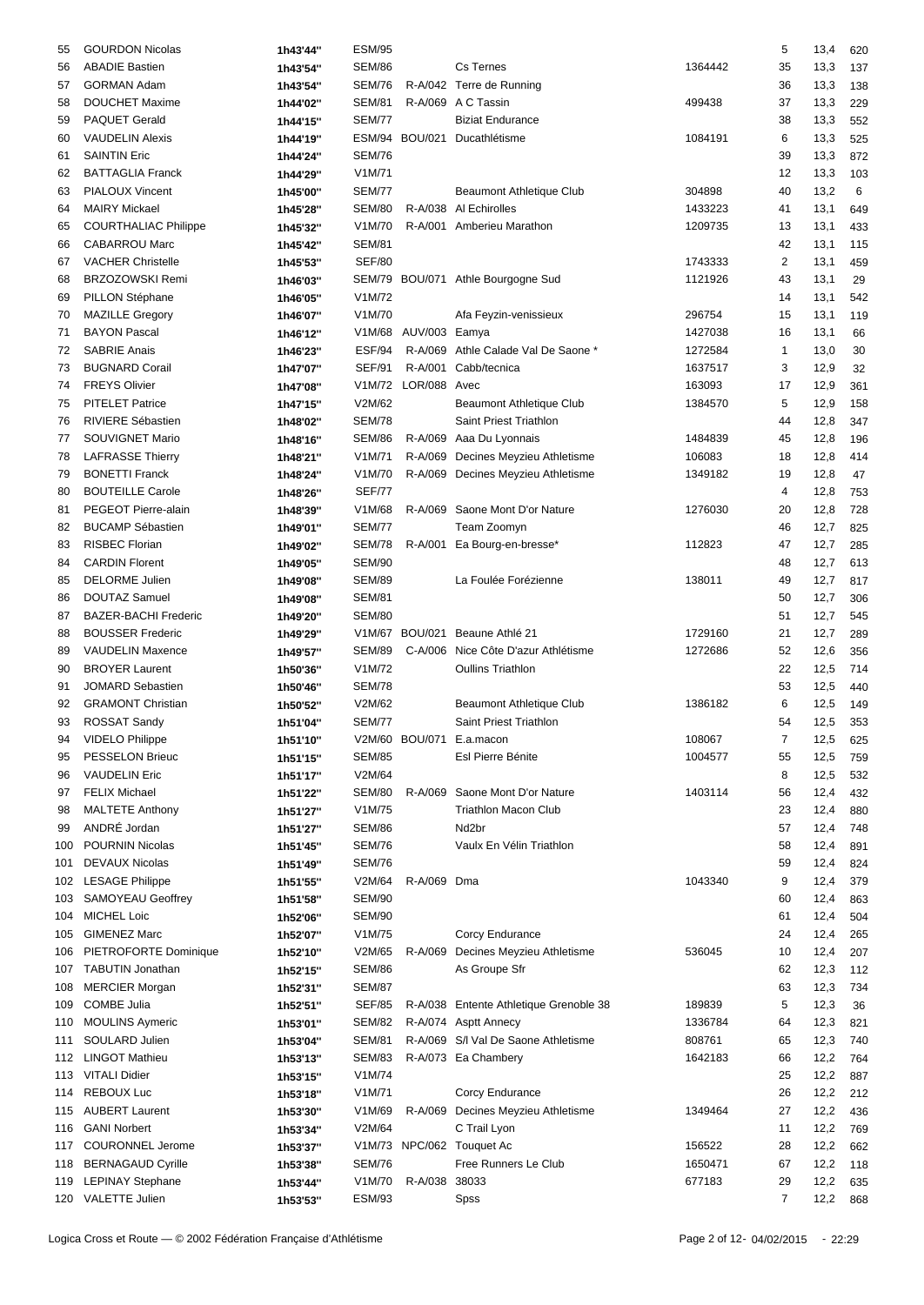| 121 | <b>CRUSSY Thierry</b>        | 1h54'00" | V2M/64        | R-A/069 | Decines Meyzieu Athletisme             | 393244  | 12  | 12,2 | 93  |
|-----|------------------------------|----------|---------------|---------|----------------------------------------|---------|-----|------|-----|
|     | 122 CONVERTINI Pietro        | 1h54'09" | V2M/64        |         | <b>Beaumont Athletique Club</b>        | 1414639 | 13  | 12,1 | 144 |
|     |                              |          |               |         |                                        |         |     |      |     |
| 123 | <b>DUPUIS Pascal</b>         | 1h54'12" | V2M/63        |         | R-A/001 Amberieu Marathon              | 1399055 | 14  | 12,1 | 892 |
| 124 | <b>ETIENNE Sandrine</b>      | 1h54'23" | <b>SEF/77</b> |         | R-A/069 Entente Ouest Lyonnais         | 1646839 | 6   | 12,1 | 732 |
| 125 | <b>LASSARA</b> Emilien       | 1h54'43" | <b>JUM/97</b> |         |                                        |         | 1   | 12,1 | 705 |
| 126 | <b>ESPARON Mathieu</b>       | 1h54'49" | <b>SEM/82</b> |         | Trail & Défis Sportifs                 | T191776 | 68  | 12,1 | 329 |
| 127 | <b>TINES Frédéric</b>        | 1h55'03" | <b>SEM/84</b> |         |                                        |         | 69  | 12,0 | 543 |
| 128 | <b>PONSIN Eric</b>           | 1h55'10" | V1M/66        |         | R-A/001 Us Oyonnax                     | 1276289 | 30  | 12,0 | 408 |
| 129 | <b>DECHELLE Thierry</b>      | 1h55'25" | V1M/73        |         | R-A/069 Cascol Athletisme              | 1435976 | 31  | 12,0 | 839 |
| 130 | <b>BOURGEOIS Jean-michel</b> | 1h55'26" | V1M/70        |         | R-A/069 Esl Francheville               | 1586293 | 32  | 12,0 | 591 |
| 131 | <b>GENEIX Frederic</b>       |          | <b>SEM/77</b> |         |                                        |         | 70  | 12,0 | 397 |
|     | <b>PINELLI Steve</b>         | 1h55'34" | <b>SEM/87</b> |         |                                        |         |     |      |     |
| 132 |                              | 1h55'37" |               |         |                                        |         | 71  | 12,0 | 151 |
| 133 | ROUSSEAU Fabrice             | 1h55'39" | V1M/68        |         | Samba                                  | 919204  | 33  | 12,0 | 191 |
| 134 | ROCHETTE David               | 1h55'53" | <b>SEM/77</b> |         | AS SFR                                 |         | 72  | 12,0 | 108 |
| 135 | <b>GRANDJEAN Xavier</b>      | 1h55'59" | <b>SEM/83</b> |         | Tri Club Mont Du Lyonnais              |         | 73  | 11,9 | 618 |
| 136 | <b>VIENNE Patrice</b>        | 1h56'02" | <b>SEM/79</b> |         | Asm Running                            |         | 74  | 11,9 | 902 |
| 137 | <b>DUPERRON Patrick</b>      | 1h56'05" | V2M/63        |         |                                        |         | 15  | 11,9 | 582 |
| 138 | <b>CHALOT Benjamin</b>       | 1h56'19" | <b>SEM/78</b> |         | Pompiers De Lyon                       |         | 75  | 11,9 | 815 |
| 139 | <b>SEGUIN Arnaud</b>         | 1h56'26" | V1M/75        |         | Corcy Endurance                        |         | 34  | 11,9 | 277 |
| 140 | <b>DUCRUY Cyril</b>          | 1h56'33" | <b>SEM/77</b> |         |                                        |         | 76  | 11,9 | 530 |
|     |                              |          | <b>SEM/76</b> |         |                                        |         |     |      |     |
| 141 | <b>PROULT Sebastien</b>      | 1h56'40" |               |         |                                        |         | 77  | 11,9 | 645 |
| 142 | <b>GIRARD Hugues</b>         | 1h56'47" | V2M/62        |         | Crv Lyon Triathlon                     |         | 16  | 11,9 | 110 |
| 143 | <b>BOUVARD Philippe</b>      | 1h56'48" | V1M/68        |         | R-A/001 Us Oyonnax                     | 1485566 | 35  | 11,9 | 95  |
| 144 | POULARD Benjamin             | 1h57'14" | <b>SEM/84</b> |         |                                        |         | 78  | 11,8 | 577 |
| 145 | TEIXEIRA Jérôme              | 1h57'15" | <b>SEM/82</b> |         | <b>Team Raidlight</b>                  |         | 79  | 11,8 | 320 |
| 146 | FOUGERAY Jean-david          | 1h57'37" | V2M/60        |         | Annonay Triathlon                      |         | 17  | 11,8 | 779 |
| 147 | <b>QUAINO Bruno</b>          | 1h57'42" | V2M/65        | R-A/069 | Saône Mont D'or Nature                 | 1212775 | 18  | 11,8 | 736 |
| 148 | <b>CORBAUX Damien</b>        | 1h57'48" | <b>SEM/77</b> |         |                                        |         | 80  | 11,8 | 590 |
| 149 | <b>SEGUIN Rémy</b>           | 1h57'51" | V1M/72        |         | Corcy Endurance                        |         | 36  | 11,8 | 214 |
| 150 | <b>PERNET Vincent</b>        |          | V1M/75        |         |                                        |         | 37  | 11,8 | 695 |
|     |                              | 1h57'53" |               |         |                                        |         |     |      |     |
| 151 | <b>HUGON Guillaume</b>       | 1h57'57" | <b>SEM/84</b> |         |                                        |         | 81  | 11,8 | 381 |
| 152 | <b>DREVON Fabrice</b>        | 1h57'58" | <b>SEM/80</b> |         |                                        |         | 82  | 11,7 | 457 |
| 153 | <b>CHETAILLE Simon</b>       | 1h58'00" | <b>SEM/86</b> |         | R-A/001 Sans Bornes Saint Didier Sur C | 1657166 | 83  | 11,7 | 451 |
| 154 | LASSARA Jean-marc            | 1h58'00" | V2M/61        |         | R-A/001 Sans Bornes Saint Didier Sur C | 632706  | 19  | 11,7 | 449 |
| 155 | DAVAL Yannick                | 1h58'06" | <b>SEM/77</b> |         |                                        |         | 84  | 11,7 | 831 |
| 156 | <b>CHAPRIER Benjamin</b>     | 1h58'13" | <b>SEM/86</b> |         | Corcy Endurance                        |         | 85  | 11,7 | 260 |
| 157 | <b>BOREL Bruno</b>           | 1h58'14" | V2M/62        |         |                                        |         | 20  | 11,7 | 516 |
| 158 | <b>GRAVE Theophile</b>       | 1h58'37" | <b>ESM/94</b> |         | R-A/038 Amicale Laïque Echirolles      | 646248  | 8   | 11,7 | 795 |
| 159 | <b>DUSSAULT Laurent</b>      | 1h58'40" | V1M/73        |         |                                        |         | 38  | 11,7 | 834 |
|     | 160 MOLLARD Frederik         |          |               |         |                                        |         |     |      |     |
|     |                              | 1h58'42" | <b>SEM/82</b> |         |                                        |         | 86  | 11,7 | 886 |
| 161 | <b>MICHEL David</b>          | 1h58'45" | <b>SEM/92</b> |         |                                        |         | 87  | 11,7 | 505 |
|     | 162 STORELLI Gilles          | 1h58'49" | <b>SEM/83</b> |         |                                        |         | 88  | 11,7 | 383 |
| 163 | <b>HIDALGO Patrick</b>       | 1h58'57" | V1M/68        |         | Corcy Endurance                        |         | 39  | 11,7 | 268 |
| 164 | LOPEZ Gaetan                 | 1h59'01" | <b>SEM/89</b> |         |                                        |         | 89  | 11,6 | 682 |
| 165 | LAURENT Stéphane             | 1h59'07" | <b>SEM/79</b> |         |                                        |         | 90  | 11,6 | 671 |
| 166 | <b>KRIEGER Bertrand</b>      | 1h59'09" | V1M/75        |         | <b>Rillieux Triathlon</b>              |         | 40  | 11,6 | 908 |
| 167 | POIRAULT Didier              | 1h59'09" | V1M/70        |         | Asm Running                            |         | 41  | 11,6 | 903 |
| 168 | CHASSAGNETTE Franck          | 1h59'10" | <b>SEM/79</b> |         | <b>UAC MORESTEL</b>                    | 1434771 | 91  | 11,6 | 632 |
| 169 | <b>ADAROUCH Kevian</b>       |          | <b>SEM/78</b> |         |                                        |         | 92  | 11,6 |     |
|     |                              | 1h59'11" |               |         |                                        |         |     |      | 87  |
| 170 | MAZZOLI Jean-christophe      | 1h59'11" | V1M/74        |         | R-A/001 Sans Bornes Saint Didier       | 1447439 | 42  | 11,6 | 812 |
| 171 | PLANCHOT Maël                | 1h59'15" | <b>SEM/91</b> |         |                                        |         | 93  | 11,6 | 206 |
|     | 172 BOUVARD Christophe       | 1h59'19" | <b>SEM/81</b> |         |                                        |         | 94  | 11,6 | 729 |
|     | 173 GAUTHIER Sebastien       | 1h59'27" | V1M/73        |         | R-A/001 Amberieu Marathon              | 560905  | 43  | 11,6 | 86  |
| 174 | <b>PAUGET Frederic</b>       | 1h59'41" | <b>SEM/77</b> |         | R-A/001 La Foulee Colignoise           | 1735998 | 95  | 11,6 | 336 |
| 175 | RIBEIRO BARRADAS Jairson     | 1h59'42" | <b>SEM/87</b> |         |                                        |         | 96  | 11,6 | 526 |
| 176 | <b>BRUGUIERE Francois</b>    | 1h59'43" | <b>SEM/85</b> |         | Smon                                   | 1679761 | 97  | 11,6 | 164 |
| 177 | <b>TOUZE Paul</b>            | 1h59'45" | V2M/65        |         | Les Dahus Du Rhone                     | T190640 | 21  | 11,6 | 761 |
|     | <b>MEUNIER Laurent</b>       |          | V1M/72        |         |                                        |         | 44  | 11,6 |     |
| 178 |                              | 1h59'45" |               |         |                                        |         |     |      | 500 |
| 179 | <b>DUMONT Cedric</b>         | 1h59'55" |               |         | SEM/84 NPC/059 Ca Fourmies             | 1697938 | 98  | 11,6 | 773 |
| 180 | <b>VAUTERIN Patrick</b>      | 1h59'57" | V1M/72        |         |                                        |         | 45  | 11,6 | 515 |
| 181 | <b>BOYER Alexis</b>          | 1h59'57" | <b>SEM/77</b> |         |                                        |         | 99  | 11,6 | 693 |
| 182 | <b>MORIN Briac</b>           | 2h00'04" | <b>SEM/77</b> |         |                                        |         | 100 | 11,5 | 713 |
| 183 | <b>NOEL Laurent</b>          | 2h00'07" | V1M/69        |         | Asm Running                            |         | 46  | 11,5 | 905 |
| 184 | <b>GUILLIER Stéphane</b>     | 2h00'12" | <b>SEM/81</b> |         |                                        |         | 101 | 11,5 | 423 |
| 185 | <b>AVENIER Johan</b>         | 2h00'12" | <b>SEM/87</b> |         |                                        |         | 102 | 11,5 | 479 |
|     | 186 DUPRE Philippe           | 2h00'13" | V2M/62        |         |                                        |         | 22  | 11,5 | 626 |
|     |                              |          |               |         |                                        |         |     |      |     |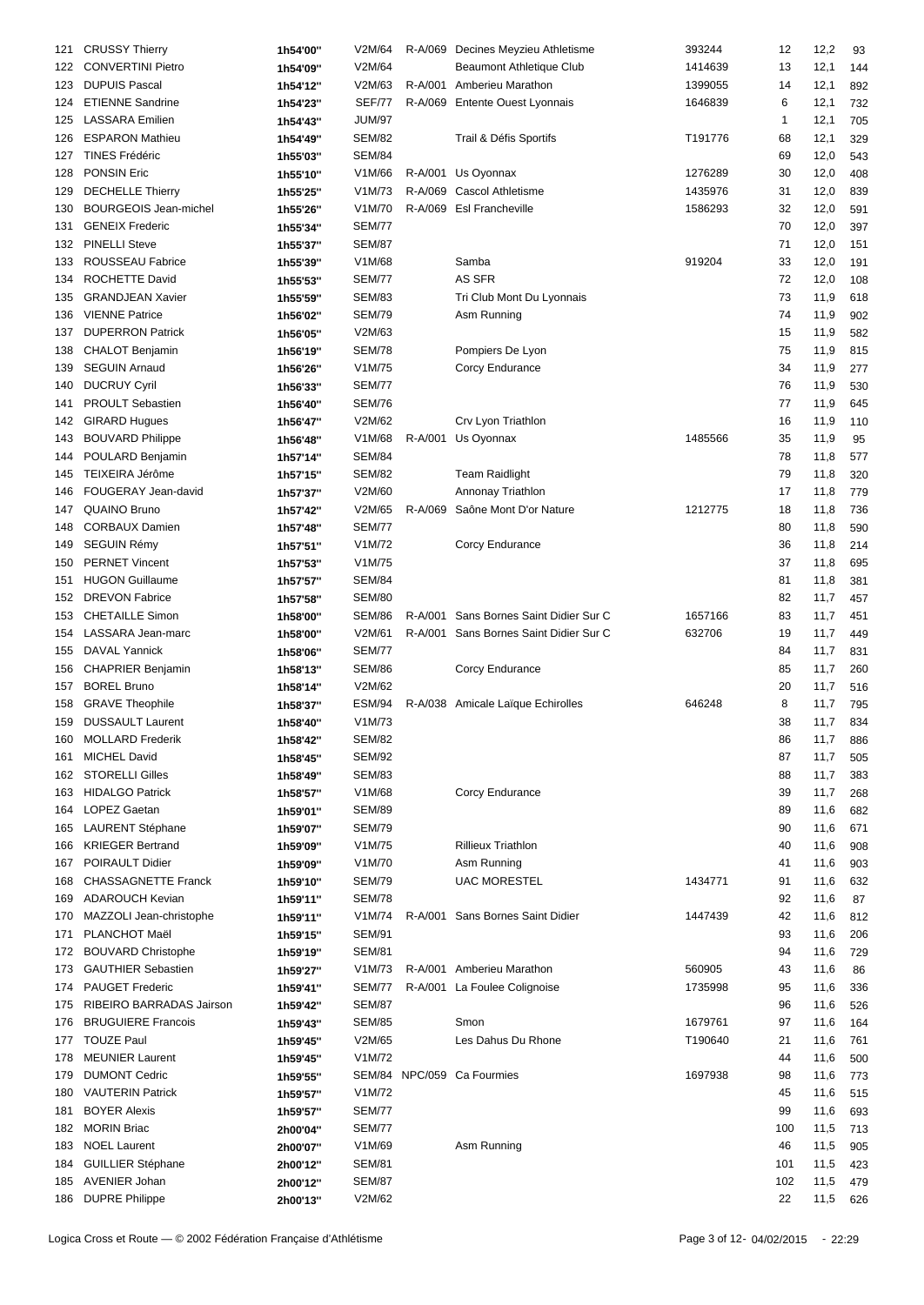| 187 | <b>CHRISTOPHE Marie</b>     | 2h00'17" | <b>SEF/80</b> |               |                                       |         | $\overline{7}$ | 11,5 | 227 |
|-----|-----------------------------|----------|---------------|---------------|---------------------------------------|---------|----------------|------|-----|
| 188 | <b>SANCHEZ Andre</b>        | 2h00'18" | V2M/65        |               |                                       |         | 23             | 11,5 | 803 |
| 189 | <b>SCHWARTZENTRUBER</b>     | 2h00'26" | V1M/71        |               | Foulée Muroise                        |         | 47             | 11,5 | 317 |
| 190 | <b>COUCHOT Fabien</b>       | 2h00'29" | V1M/72        | R-A/069       | Décines Meyzieu Athlétisme            | 553447  | 48             | 11,5 | 367 |
| 191 | <b>ALAMELE Jean</b>         | 2h00'32" | V1M/71        |               |                                       |         | 49             | 11,5 | 811 |
| 192 | <b>CATIN Christine</b>      | 2h00'34" | V1F/69        |               | Courir Nature St Jean De Niost        |         | 1              | 11,5 | 754 |
| 193 | <b>LAURENT David</b>        | 2h00'56" | <b>SEM/80</b> |               |                                       |         | 103            | 11,5 | 680 |
| 194 | <b>RAVAUD Thomas</b>        |          | <b>SEM/76</b> |               | <b>Courir Nature</b>                  |         | 104            |      | 574 |
|     |                             | 2h00'59" |               |               |                                       |         |                | 11,5 |     |
| 195 | <b>MENTION Patrick</b>      | 2h01'01" | V1M/66        |               | Du Suzon La Varèze                    |         | 50             | 11,5 | 808 |
| 196 | <b>LEPERS Mathieu</b>       | 2h01'05" | <b>SEM/88</b> | R-A/069       | Dma                                   | 1656426 | 105            | 11,4 | 549 |
| 197 | PICHOUD Lea                 | 2h01'11" | <b>ESF/95</b> |               | R-A/069 Athletic Club Tassin          | 1572855 | $\overline{2}$ | 11,4 | 575 |
| 198 | <b>MULLER Mathieu</b>       | 2h01'15" | <b>SEM/82</b> |               |                                       |         | 106            | 11,4 | 428 |
| 199 | <b>BABOU Philippe</b>       | 2h01'22" | V1M/68        |               |                                       |         | 51             | 11,4 | 392 |
| 200 | DUTEL Jérôme                | 2h01'32" | <b>SEM/77</b> |               | Y'aca Courir                          |         | 107            | 11,4 | 547 |
| 201 | <b>DROUIN Didier</b>        | 2h01'35" | V2M/64        |               |                                       |         | 24             | 11,4 | 807 |
| 202 | <b>GUILLOT Stephane</b>     | 2h01'47" | <b>SEM/80</b> |               | Smon                                  | 1639822 | 108            | 11,4 | 132 |
| 203 | LAGRÈVE Kélian              | 2h01'51" | <b>SEM/92</b> |               |                                       |         | 109            | 11,4 | 666 |
| 204 | <b>ROSANIA Daniel</b>       | 2h02'00" | V1M/75        |               | LAN/030 Ales Cevennes Athletisme      | 1534688 | 52             | 11,4 | 45  |
| 205 | <b>CHANEL Antoine</b>       | 2h02'05" | <b>SEM/89</b> |               | R-A/001 Amberieu Marathon             | 1485418 | 110            | 11,4 | 434 |
| 206 | JACQ Jerome                 | 2h02'06" | <b>SEM/83</b> |               |                                       |         | 111            | 11,4 | 134 |
| 207 | <b>FURTER Gregory</b>       | 2h02'11" | <b>SEM/77</b> |               |                                       |         | 112            | 11,3 | 791 |
| 208 | <b>MERVAUX Eric</b>         | 2h02'23" | <b>SEM/84</b> |               |                                       |         | 113            | 11,3 |     |
|     |                             |          |               |               |                                       |         |                |      | 556 |
| 209 | SCANDOLA Jérôme             | 2h02'38" | V1M/75        |               |                                       |         | 53             | 11,3 | 290 |
| 210 | <b>VIGIER Cedric</b>        | 2h02'39" | <b>SEM/77</b> |               |                                       |         | 114            | 11,3 | 231 |
| 211 | <b>PRELY Nicolas</b>        | 2h02'47" | <b>SEM/77</b> |               | Rillieux Tri / Dombes Running         |         | 115            | 11,3 | 798 |
| 212 | <b>COMBE Eric</b>           | 2h02'50" | V2M/64        |               |                                       |         | 25             | 11,3 | 865 |
| 213 | <b>TEDDE Fred</b>           | 2h02'50" | V1M/71        |               |                                       |         | 54             | 11,3 | 310 |
| 214 | <b>MONTAY David</b>         | 2h02'50" | V1M/75        |               |                                       |         | 55             | 11,3 | 792 |
| 215 | <b>DUPUY Ludovic</b>        | 2h03'17" | <b>SEM/79</b> |               |                                       |         | 116            | 11,2 | 564 |
| 216 | LEIGNIER Stéphane           | 2h03'22" | <b>SEM/78</b> |               | Amberieu Marathon                     |         | 117            | 11,2 | 667 |
| 217 | <b>DUHAMEL Alain</b>        | 2h03'29" |               |               | V1M/71 NPC/062 TAC. Athlétisme        | 300335  | 56             | 11,2 | 673 |
| 218 | <b>RIFFARD Benoit</b>       | 2h03'30" | <b>SEM/78</b> |               |                                       |         | 118            | 11,2 | 785 |
| 219 | <b>MARTIN Eric</b>          | 2h03'31" | V1M/70        |               | Corcy Endurance                       |         | 57             | 11,2 | 273 |
| 220 | <b>CLAVIERES</b> Stephane   | 2h03'31" | V1M/67        |               | R-A/038 Union Athletique Des Couleurs | 1359369 | 58             | 11,2 | 799 |
| 221 | <b>DUMAS Francoise</b>      | 2h03'36" | V2F/65        |               | LAN/030 Ales Cevennes Athletisme      | 489288  | 1              | 11,2 | 42  |
| 222 | <b>COSTE Catherine</b>      |          | V1F/68        | AUV/003 Eamya |                                       | 1294303 | 2              | 11,2 | 836 |
|     |                             | 2h03'40" | V1M/66        |               |                                       |         |                |      |     |
| 223 | <b>CANDELA Stephane</b>     | 2h03'47" |               |               |                                       |         | 59             | 11,2 | 514 |
| 224 | <b>VAREON Bruno</b>         | 2h03'53" | <b>SEM/81</b> |               |                                       |         | 119            | 11,2 | 461 |
|     | 225 TROMPAT Sebastien       | 2h03'55" | <b>SEM/81</b> |               |                                       |         | 120            | 11,2 | 570 |
|     | 226 CLEMENT Philippe        | 2h03'57" | <b>SEM/80</b> |               | Amicale Laïque Charlieu               |         | 121            | 11,2 | 678 |
| 227 | <b>CHARCELLAY Sebastien</b> | 2h03'58" | V1M/70        |               | Asm Running                           |         | 60             | 11,2 | 906 |
| 228 | <b>MOREY Arnaud</b>         | 2h04'02" | <b>SEM/76</b> |               |                                       |         | 122            | 11,2 | 136 |
| 229 | <b>QUIQUANDON Michel</b>    | 2h04'09" | V2M/60        |               |                                       |         | 26             | 11,2 | 780 |
| 230 | <b>LAMIRAND Pascal</b>      | 2h04'12" | V2M/63        |               | Beaumont Athletique Club              | 528837  | 27             | 11,2 | 135 |
| 231 | <b>EMPEYTA Mathieu</b>      | 2h04'18" | <b>SEM/85</b> | R-A/069       | Saone Mont D'or Nature                | 1645803 | 123            | 11,2 | 188 |
| 232 | CHAMBERLAND Grégory         | 2h04'21" | <b>SEM/81</b> |               | Team Trail Jura                       |         | 124            | 11,1 | 796 |
| 233 | <b>THEVENOT Norbert</b>     | 2h04'38" | V2M/61        |               | Espace et course                      |         | 28             | 11,1 | 100 |
| 234 | <b>MOREL Alain</b>          | 2h04'51" | V2M/64        |               | Cap Chulemo                           |         | 29             | 11,1 | 651 |
| 235 | <b>BOYER Mathieu</b>        | 2h04'52" | <b>SEM/80</b> |               |                                       |         | 125            | 11,1 | 150 |
| 236 | <b>HARAJA Hamid</b>         | 2h04'53" | V1M/73        |               |                                       |         | 61             | 11,1 | 781 |
| 237 | <b>BESSON Damien</b>        | 2h04'57" | <b>SEM/77</b> |               |                                       |         | 126            | 11,1 | 439 |
|     | PEYRET Jean-luc             |          | V3M/52        |               | R-A/042 Foulee Du Haut Pilat          | 1646648 | $\mathbf{1}$   |      |     |
| 238 |                             | 2h05'00" |               |               |                                       |         |                | 11,1 | 771 |
| 239 | <b>BOYER Jean-francois</b>  | 2h05'04" | V1M/66        |               |                                       |         | 62             | 11,1 | 722 |
| 240 | <b>RUEL Pierre-michel</b>   | 2h05'04" | <b>SEM/81</b> |               |                                       |         | 127            | 11,1 | 122 |
| 241 | <b>TREMORIN Laurent</b>     | 2h05'05" | V1M/74        |               | <b>Courir Ensemble</b>                | 1658253 | 63             | 11,1 | 177 |
| 242 | POLES Ludovic               | 2h05'08" | V1M/75        |               | La Foulee Muroise                     |         | 64             | 11,1 | 767 |
| 243 | SACCO Deborah               | 2h05'21" | <b>SEF/89</b> |               | S/I Union Athletique Des Coule        | 1712059 | 8              | 11,1 | 37  |
| 244 | <b>MURARD Nicolas</b>       | 2h05'22" | V1M/72        |               |                                       | 1359986 | 65             | 11,1 | 105 |
| 245 | <b>MOLLIE Patrick</b>       | 2h05'36" | V2M/62        | R-A/069       | <b>Athletic Club Tassin</b>           | 1365570 | 30             | 11,0 | 111 |
| 246 | <b>DULBECCO Laurent</b>     | 2h05'51" | <b>SEM/76</b> |               |                                       |         | 128            | 11,0 | 670 |
| 247 | <b>BERNARD Daniel</b>       | 2h06'00" | V2M/62        |               | Corcy Endurance                       |         | 31             | 11,0 | 208 |
| 248 | MINSSIEUX Bruno             | 2h06'15" | V2M/61        |               |                                       |         | 32             | 11,0 | 76  |
| 249 | <b>DESBROSSES Yves</b>      | 2h06'21" | V3M/55        |               | Creusot Vélo Sport                    |         | $\overline{c}$ | 11,0 | 849 |
| 250 | <b>BOYER Jean-michel</b>    | 2h06'22" | V2M/60        |               |                                       |         | 33             | 11,0 | 507 |
| 251 | <b>SEGARRA Michel</b>       | 2h06'30" | V1M/66        |               | <b>AJT Reyrieux</b>                   |         | 66             | 11,0 | 84  |
|     | 252 JOLY Jerome             |          | <b>SEM/82</b> |               | R-A/069 Saone Mont D'or Nature        | 207637  | 129            | 11,0 |     |
|     |                             | 2h06'30" |               |               |                                       |         |                |      | 161 |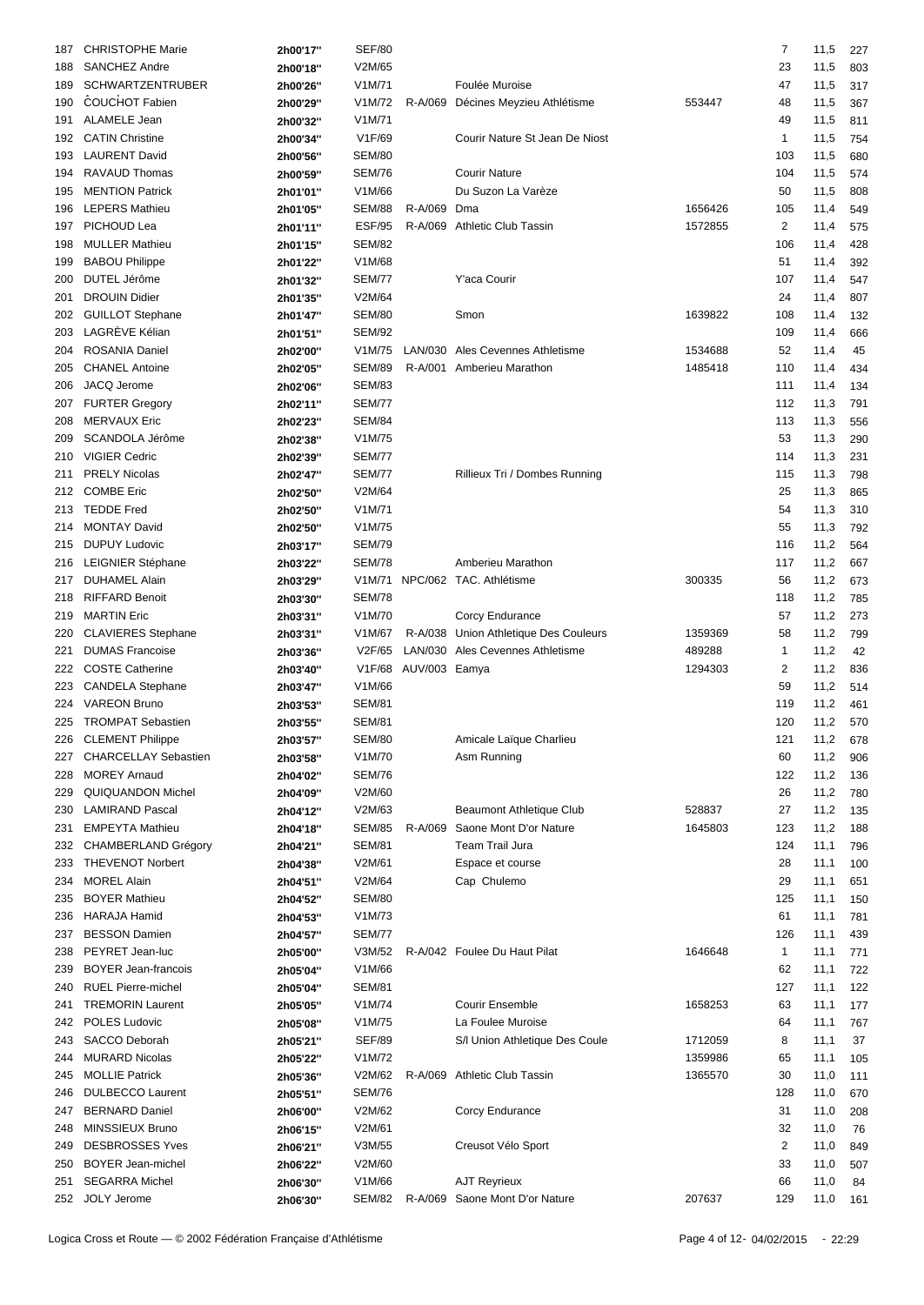| 253 | <b>LIGNAIS Sandra</b>        | 2h06'36" | V1F/72              |                      | R-A/069 S/I Asul Bron                  | 236599  | 3              | 10,9 | 33  |
|-----|------------------------------|----------|---------------------|----------------------|----------------------------------------|---------|----------------|------|-----|
| 254 | <b>MURGUE Joel</b>           | 2h06'39" | V2M/62              |                      | R-A/042 Athletic Club Secteur Monistro | 1288875 | 34             | 10,9 | 405 |
|     |                              |          |                     |                      |                                        |         |                |      |     |
| 255 | <b>MONTESSUIS Herve</b>      | 2h06'41" | V1M/66              |                      |                                        |         | 67             | 10,9 | 91  |
| 256 | <b>PIETRI</b> Stephane       | 2h06'42" | V2M/65              |                      |                                        |         | 35             | 10,9 | 744 |
| 257 | <b>EL BARAKA Farid</b>       | 2h06'45" | <b>SEM/82</b>       |                      | La Foulée Muroise                      |         | 130            | 10,9 | 735 |
| 258 | <b>AMAR Christophe</b>       | 2h06'53" | V <sub>1</sub> M/71 |                      |                                        |         | 68             | 10,9 | 783 |
| 259 | <b>ESCOFFIER Arnaud</b>      | 2h06'55" | <b>SEM/86</b>       |                      |                                        |         | 131            | 10,9 | 422 |
| 260 | <b>NIZET Christophe</b>      | 2h07'06" | V1M/68              |                      | Fr'anse                                |         | 69             | 10,9 | 571 |
| 261 | <b>MATHEY Thierry</b>        | 2h07'19" | V1M/66              |                      |                                        |         | 70             | 10,9 | 448 |
| 262 | <b>HEINTZ Nicolas</b>        | 2h07'19" | <b>SEM/77</b>       |                      | La Foulée Muroise                      |         | 132            | 10,9 | 727 |
| 263 | <b>CORDONNIER Remi</b>       |          | <b>SEM/77</b>       |                      |                                        |         | 133            | 10,9 | 174 |
|     |                              | 2h07'23" |                     |                      |                                        |         |                |      |     |
| 264 | <b>SAIZ Sebastien</b>        | 2h07'25" | <b>SEM/79</b>       |                      |                                        |         | 134            | 10,9 | 563 |
| 265 | <b>TEVISSEN Aymeric</b>      | 2h07'26" | <b>SEM/81</b>       |                      | R-A/069 Athletic Club Tassin           | 1712144 | 135            | 10,9 | 580 |
| 266 | <b>BRES Stéphane</b>         | 2h07'29" | V2M/65              |                      |                                        |         | 36             | 10,9 | 742 |
| 267 | <b>GOTER Franck</b>          | 2h07'30" | V1M/67              |                      | <b>Artilleurs Parilly</b>              |         | 71             | 10,9 | 664 |
| 268 | <b>MARTIN Jerome</b>         | 2h07'31" | <b>SEM/83</b>       |                      |                                        |         | 136            | 10,9 | 403 |
| 269 | <b>ALLEMAND Christophe</b>   | 2h07'32" | V2M/65              |                      |                                        |         | 37             | 10,9 | 681 |
| 270 | <b>JURADO José</b>           | 2h07'39" | V1M/75              |                      |                                        |         | 72             | 10,9 | 617 |
| 271 | PENSEC Yann                  | 2h07'57" | <b>SEM/78</b>       |                      |                                        |         | 137            | 10,8 | 409 |
| 272 | <b>COQUARD Fred</b>          | 2h07'59" | <b>SEM/76</b>       |                      |                                        |         | 138            | 10,8 | 642 |
|     | <b>GHORIS Philippe</b>       |          | V2M/64              |                      |                                        |         |                |      |     |
| 273 |                              | 2h08'04" |                     |                      |                                        |         | 38             | 10,8 | 335 |
| 274 | <b>PERRON Christophe</b>     | 2h08'12" | <b>SEM/79</b>       |                      |                                        |         | 139            | 10,8 | 870 |
| 275 | LIEBELT Jan                  | 2h08'14" | V1M/66              |                      | Saone Mont D'or Nature                 | 159861  | 73             | 10,8 | 142 |
| 276 | <b>PIOLA Pascal</b>          | 2h08'19" | V1M/72              |                      |                                        |         | 74             | 10,8 | 419 |
| 277 | <b>CARVALHO</b> Fernand      | 2h08'29" | V1M/68              |                      | Pompiers Amberieux En Dombes           |         | 75             | 10,8 | 340 |
| 278 | <b>COURTIN Christophe</b>    | 2h08'34" | V1M/70              |                      | Dombes Running Evasion                 |         | 76             | 10,8 | 399 |
| 279 | <b>MARTIN Daniel</b>         | 2h08'36" |                     | V2M/63 PRO/084 Asvbc |                                        | 469741  | 39             | 10,8 | 784 |
| 280 | <b>THIMONIER Frederic</b>    | 2h08'48" | V2M/63              |                      |                                        |         | 40             | 10,8 | 766 |
| 281 | <b>ROSNET Vincent</b>        | 2h08'49" | V1M/73              |                      |                                        |         | 77             | 10,8 | 374 |
| 282 | <b>COUSTAUD Guillaume</b>    | 2h09'03" | V1M/69              |                      | R-A/069 As Caluire                     | 1559489 | 78             | 10,7 | 183 |
|     |                              |          |                     |                      |                                        |         |                |      |     |
| 283 | <b>KAMARAD Anthony</b>       | 2h09'07" | <b>SEM/89</b>       |                      |                                        |         | 140            | 10,7 | 155 |
| 284 | <b>SALDUCCI Renaud</b>       | 2h09'08" | <b>SEM/84</b>       |                      |                                        |         | 141            | 10,7 | 658 |
| 285 | <b>DAUXOIS Thierry</b>       | 2h09'09" | V1M/67              |                      | <b>Oullins Triathlon</b>               |         | 79             | 10,7 | 674 |
| 286 | <b>GOBIN Carole</b>          | 2h09'10" | <b>SEF/79</b>       |                      |                                        |         | 9              | 10,7 | 909 |
| 287 | PREMOSELLI Nicolas           | 2h09'17" | V1M/73              |                      | Lyon Ultra Run                         |         | 80             | 10,7 | 228 |
| 288 | <b>FIX Christelle</b>        | 2h09'21" | <b>SEF/79</b>       |                      | R-A/069 Athle Calade Val De Saone *    | 1629147 | 10             | 10,7 | 49  |
| 289 | <b>ARJDAL Mohamed</b>        | 2h09'28" | <b>SEM/76</b>       |                      |                                        |         | 142            | 10,7 | 338 |
| 290 | <b>QUERITET Romain</b>       | 2h09'33" | <b>SEM/83</b>       |                      |                                        |         | 143            | 10,7 | 332 |
| 291 | <b>CHEVALLIER Christian</b>  | 2h09'37" | V1M/66              |                      |                                        |         | 81             | 10,7 | 793 |
|     | 292 MAHISTRE Damien          |          |                     |                      |                                        |         |                |      |     |
|     |                              | 2h09'39" | <b>SEM/78</b>       |                      |                                        |         | 144            | 10,7 | 614 |
| 293 | <b>MAGLIERI Fabrice</b>      | 2h09'41" | V1M/72              |                      | I-F/077 Athletic Club Pays De L'ourcq  | 1169386 | 82             | 10,7 | 550 |
| 294 | <b>JACOTIN Thomas</b>        | 2h09'46" | <b>SEM/80</b>       |                      |                                        |         | 145            | 10,7 | 601 |
| 295 | <b>RATIGNIER Michael</b>     | 2h09'46" | <b>SEM/85</b>       |                      |                                        |         | 146            | 10,7 | 605 |
| 296 | <b>CACHARD Benoît</b>        | 2h09'47" | V1M/70              |                      |                                        |         | 83             | 10,7 | 650 |
| 297 | <b>DUFOUR William</b>        | 2h09'49" | V1M/74              |                      | Tri Aventure Avon Font.                | 1529771 | 84             | 10,7 | 107 |
| 298 | <b>BOIZEL Nicolas</b>        | 2h09'52" | <b>SEM/84</b>       |                      |                                        |         | 147            | 10,7 | 398 |
| 299 | SAILLET Serge                | 2h09'55" | V1M/66              |                      |                                        |         | 85             | 10,7 | 709 |
| 300 | <b>VIGNON Francois-regis</b> | 2h10'02" | V1M/69              |                      | R-A/042 Club Athlétique Du Roannais    | 1292443 | 86             | 10,7 | 382 |
| 301 | <b>MACHON Julien</b>         |          | <b>SEM/82</b>       |                      |                                        |         | 148            | 10,7 |     |
|     |                              | 2h10'05" |                     |                      |                                        |         |                |      | 490 |
| 302 | <b>DEVARD Nicolas</b>        | 2h10'08" | V1M/73              |                      | Corcy Endurance                        |         | 87             | 10,7 | 262 |
| 303 | <b>MARTIN Justo</b>          | 2h10'19" | V1M/71              |                      | Cal Charlieu                           |         | 88             | 10,6 | 655 |
| 304 | <b>MOLY Anne Lyse</b>        | 2h10'27" | V1F/75              |                      | Aspmr                                  |         | 4              | 10,6 | 826 |
| 305 | <b>HERMANT Gregory</b>       | 2h10'28" | V1M/74              |                      | Corcy Endurance                        |         | 89             | 10,6 | 267 |
| 306 | <b>HABI Sophiane</b>         | 2h10'37" | <b>SEM/76</b>       |                      | <b>CORPS</b>                           |         | 149            | 10,6 | 857 |
| 307 | PAUGET Christophe            | 2h10'40" | SEM/76              |                      | R-A/001 La Foulee Colignoise           | 1736003 | 150            | 10,6 | 676 |
| 308 | <b>LARGEAUD Bertrand</b>     | 2h10'48" | V1M/69              |                      |                                        |         | 90             | 10,6 | 797 |
| 309 | <b>GAUDEZ Aubin</b>          | 2h10'55" | <b>JUM/96</b>       |                      |                                        |         | $\overline{2}$ | 10,6 | 498 |
| 310 | <b>GOUJON Patrice</b>        |          | V2M/59              |                      |                                        |         | 41             | 10,6 | 819 |
|     |                              | 2h11'01" |                     |                      |                                        |         |                |      |     |
| 311 | <b>CHABBERT Florent</b>      | 2h11'02" | <b>SEM/80</b>       |                      | Samba                                  | 1315325 | 151            | 10,6 | 198 |
| 312 | PEGAZ Alexandra              | 2h11'09" | <b>SEF/80</b>       |                      | Corcy Endurance                        |         | 11             | 10,6 | 275 |
| 313 | CHEVALARD Hervé              | 2h11'10" | <b>SEM/79</b>       |                      |                                        |         | 152            | 10,6 | 477 |
| 314 | <b>KHERACHI Pierre</b>       | 2h11'15" | V1M/74              |                      |                                        |         | 91             | 10,6 | 800 |
| 315 | <b>DUMAS Matthieu</b>        | 2h11'17" | V1M/74              |                      |                                        | T191390 | 92             | 10,6 | 376 |
| 316 | <b>TOMASSI Laurent</b>       | 2h11'18" | V1M/75              |                      | 1000 Pattes de St Pierre               |         | 93             | 10,6 | 521 |
| 317 | <b>GOUTTERATEL Pascal</b>    | 2h11'20" | V1M/69              |                      |                                        |         | 94             | 10,6 | 623 |
|     | 318 ARNAL Jean-pierre        | 2h11'26" | V3M/50              |                      |                                        |         | 3              | 10,5 | 541 |
|     |                              |          |                     |                      |                                        |         |                |      |     |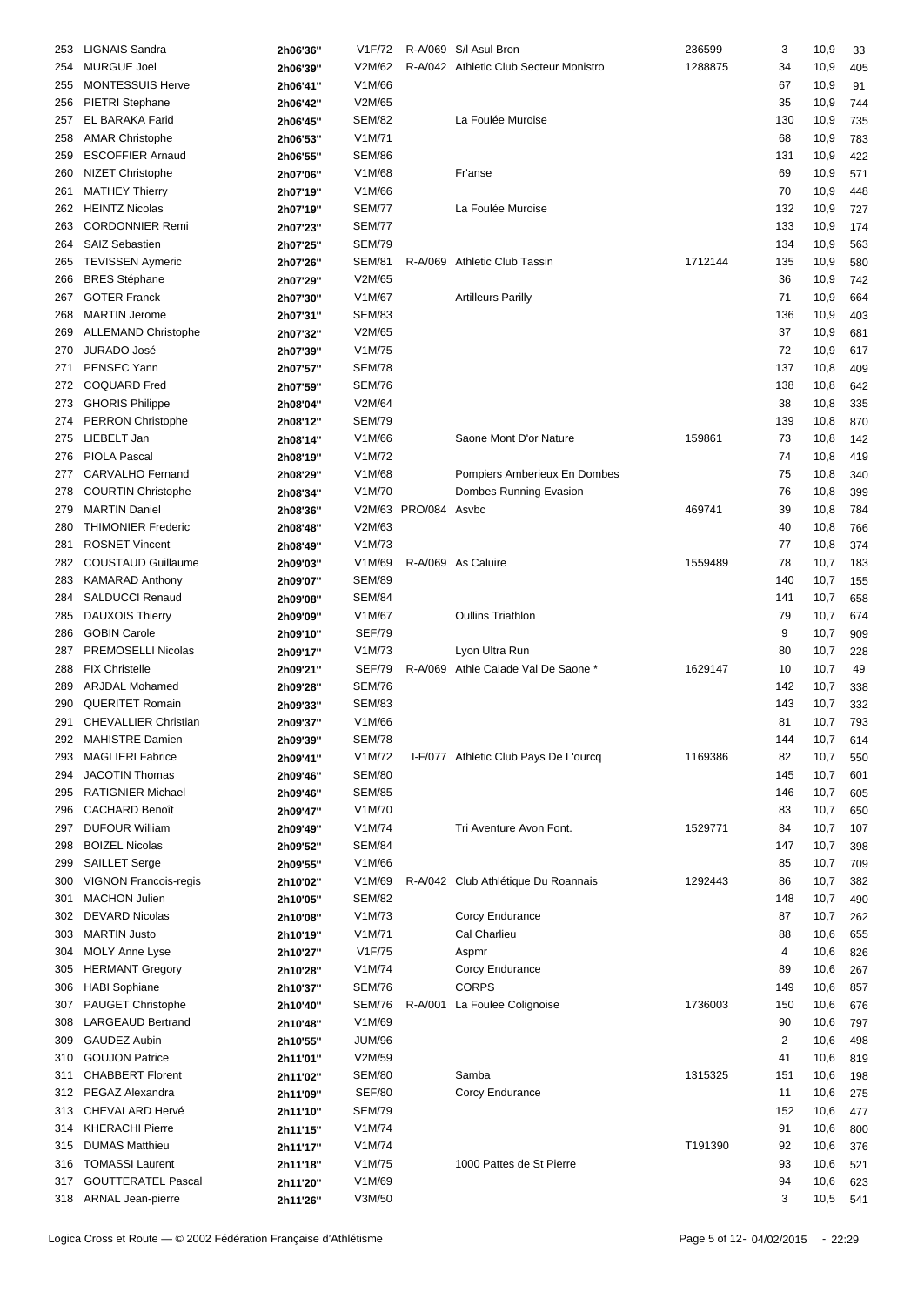| 319 | <b>RENARD Remuald</b>     | 2h11'32" | <b>SEM/84</b> |         |                                |         | 153 | 10,5 | 506 |
|-----|---------------------------|----------|---------------|---------|--------------------------------|---------|-----|------|-----|
|     |                           |          |               |         |                                |         |     |      |     |
| 320 | <b>DUGAS Yves</b>         | 2h11'36" | V3M/51        |         | Corcy Endurance                |         | 4   | 10,5 | 263 |
| 321 | <b>BROC Renaud</b>        | 2h11'39" | V1M/74        |         |                                |         | 95  | 10,5 | 301 |
| 322 | <b>DENOYEL Bertrand</b>   | 2h11'40" | <b>SEM/80</b> |         |                                |         | 154 | 10,5 | 876 |
| 323 | COMBERNOUX Herve          | 2h11'42" | V1M/72        |         | Ascs Jogging                   |         | 96  | 10,5 | 293 |
| 324 | ROUVIER Stéphane          | 2h11'43" | V1M/74        |         |                                |         | 97  | 10,5 | 401 |
| 325 | <b>VINCENT Xavier</b>     | 2h11'45" | V1M/71        |         | Corcy Endurance                |         | 98  | 10,5 | 279 |
| 326 | <b>TUREAU Audrey</b>      | 2h11'47" | <b>SEF/79</b> | R-A/001 | Amberieu Marathon              | 759198  | 12  | 10,5 | 426 |
| 327 | <b>FABRE Arnaud</b>       | 2h11'54" | <b>SEM/83</b> |         | Csa 7°rmat                     |         | 155 | 10,5 | 801 |
|     |                           |          |               |         |                                |         |     |      |     |
| 328 | GIOVINAZZO Aude           | 2h11'55" | <b>SEF/78</b> |         | R-A/001 Amberieu Marathon      | 1262787 | 13  | 10,5 | 427 |
| 329 | <b>DUFALE Laurent</b>     | 2h12'01" | V1M/73        |         | R-A/069 As Ibm Lyon            | 1557304 | 99  | 10,5 | 425 |
| 330 | <b>GRANJON Nicolas</b>    | 2h12'11" | <b>SEM/79</b> |         |                                |         | 156 | 10,5 | 153 |
| 331 | PINARD Florian            | 2h12'19" | <b>SEM/88</b> |         | 1000 Pattes de St Pierre       |         | 157 | 10,5 | 520 |
| 332 | PILLON Gaël               | 2h12'20" | V1M/74        |         |                                |         | 100 | 10,5 | 282 |
| 333 | <b>VILQUIN Gilles</b>     | 2h12'24" | V2M/62        |         |                                |         | 42  | 10,5 | 416 |
| 334 | PETIT Sylvain             | 2h12'33" | <b>SEM/76</b> |         |                                |         | 158 | 10,5 | 648 |
| 335 | <b>TYUTYUNEV Krasen</b>   | 2h12'34" | <b>SEM/81</b> |         |                                |         | 159 | 10,5 | 548 |
| 336 | MATHEVET Aymeric          | 2h12'35" | <b>SEM/77</b> |         |                                |         | 160 | 10,5 | 418 |
|     | <b>BEN DAHER Frédéric</b> |          |               |         |                                |         |     |      |     |
| 337 |                           | 2h12'40" | V1M/73        |         | Cap ' Quincieux                |         | 101 | 10,4 | 508 |
| 338 | <b>BLANDONU Laurent</b>   | 2h12'41" | V1M/71        |         | Corcy Endurance                |         | 102 | 10,4 | 209 |
| 339 | <b>CHAUCHET Guillaume</b> | 2h12'43" | <b>SEM/84</b> | R-A/069 | <b>Entente Ouest Lyonnais</b>  | 1717418 | 161 | 10,4 | 864 |
| 340 | PERROUDON Sophie          | 2h12'43" | V1F/73        |         | Cap Chulemo                    |         | 5   | 10,4 | 369 |
| 341 | <b>MALLON Bernard</b>     | 2h12'43" | V1M/70        |         | Courir En Dombes               |         | 103 | 10,4 | 757 |
| 342 | <b>ROUSSEL Eric</b>       | 2h12'48" | V2M/61        |         | Eric M Roussel                 |         | 43  | 10,4 | 657 |
| 343 | <b>MARTINEZ Stephane</b>  | 2h12'49" | <b>SEM/80</b> |         |                                |         | 162 | 10,4 | 708 |
| 344 | <b>JOUGLAR Laurent</b>    | 2h12'57" | V1M/70        | R-A/069 | Saone Mont D'or Nature         | 1333218 | 104 | 10,4 | 644 |
| 345 | <b>HUILLET Philippe</b>   | 2h13'03" | V1M/68        |         | Huillet                        |         | 105 | 10,4 | 712 |
|     | <b>BENEZECH Yannick</b>   |          | V2M/62        |         |                                |         |     |      |     |
| 346 |                           | 2h13'04" |               |         | Asm Vtt Montanay               |         | 44  | 10,4 | 360 |
| 347 | <b>PORRAS Florent</b>     | 2h13'08" | <b>SEM/77</b> |         | Saone Mont D'or Nature         | 1293385 | 163 | 10,4 | 236 |
| 348 | <b>SABY Eric</b>          | 2h13'11" | V1M/69        |         | Dombes Running Evasion         |         | 106 | 10,4 | 411 |
| 349 | <b>GOYON Thomas</b>       | 2h13'15" | <b>SEM/89</b> |         |                                |         | 164 | 10,4 | 698 |
| 350 | <b>NACHIN Cyril</b>       | 2h13'21" | <b>SEM/79</b> |         |                                |         | 165 | 10,4 | 117 |
| 351 | <b>MORENO Kenny</b>       | 2h13'24" | <b>SEM/83</b> |         | Ama Renaison                   |         | 166 | 10,4 | 774 |
| 352 | <b>KÉDOCHIM Loïs</b>      | 2h13'29" | <b>ESM/95</b> |         |                                |         | 9   | 10,4 | 466 |
| 353 | POINT Sébastien           | 2h13'30" | <b>SEM/78</b> |         |                                |         | 167 | 10,4 | 184 |
| 354 | JARRIGE Franck            | 2h13'37" | V1M/75        |         |                                |         | 107 | 10,4 | 579 |
| 355 | <b>VERMOREL Bertrand</b>  |          | V2M/64        |         | Corcy Endurance                |         | 45  | 10,4 | 278 |
|     |                           | 2h13'43" |               |         |                                |         |     |      |     |
| 356 | <b>PALAU Ferreol</b>      | 2h13'43" | <b>SEM/83</b> |         | R-A/069 Athletic Club Tassin   | 1591891 | 168 | 10,4 | 566 |
| 357 | <b>BISTON Julien</b>      | 2h13'44" | <b>SEM/83</b> |         |                                |         | 169 | 10,4 | 535 |
|     | 358 DUFFET Vincent        | 2h13'46" | <b>SEM/81</b> |         |                                |         | 170 | 10,4 | 690 |
| 359 | <b>STADLER Eric</b>       | 2h13'55" | V1M/68        |         | Asm Running                    |         | 108 | 10,3 | 901 |
| 360 | <b>DEBOURE Frederic</b>   | 2h13'57" | V1M/75        |         | Corcy Endurance                |         | 109 | 10,3 | 261 |
| 361 | <b>BAIN David</b>         | 2h13'57" | V1M/71        |         | Corcy Endurance                |         | 110 | 10,3 | 257 |
| 362 | <b>GUIN Fabrice</b>       | 2h13'57" | V1M/68        |         | Corcy Endurance                |         | 111 | 10,3 | 211 |
| 363 | <b>MEBARKI Bachir</b>     | 2h13'59" | V2M/56        |         |                                |         | 46  | 10,3 | 794 |
| 364 | <b>GOESSENS Gilbert</b>   | 2h14'03" | V2M/61        |         | R-A/001 Amberieu Marathon      | 573480  | 47  | 10,3 | 424 |
|     |                           |          |               |         |                                |         |     |      |     |
| 365 | <b>CLEUX Sylvain</b>      | 2h14'15" | V1M/71        |         |                                |         | 112 | 10,3 | 339 |
| 366 | <b>BRIDON Wilfried</b>    | 2h14'25" | <b>SEM/80</b> |         |                                |         | 171 | 10,3 | 333 |
| 367 | <b>DUBUQUOY Emmanuel</b>  | 2h14'30" | V1M/70        |         |                                |         | 113 | 10,3 | 226 |
| 368 | <b>DORIN Michel</b>       | 2h14'30" | V2M/62        |         |                                |         | 48  | 10,3 | 496 |
| 369 | <b>BENESSIS Stéphane</b>  | 2h14'31" | <b>SEM/82</b> |         |                                |         | 172 | 10,3 | 478 |
| 370 | <b>ODERUT Benjamin</b>    | 2h14'35" | <b>SEM/83</b> |         | Chrono                         |         | 173 | 10,3 | 200 |
| 371 | <b>BOSCHER Stéphane</b>   | 2h14'36" | V1M/66        |         |                                |         | 114 | 10,3 | 847 |
| 372 | <b>BLANC Franck</b>       | 2h14'37" | V1M/68        |         |                                |         | 115 | 10,3 | 751 |
| 373 | <b>BLAIN Gerard</b>       | 2h14'37" | V1M/67        |         | As Merial                      |         | 116 | 10,3 | 829 |
|     | <b>GOUTON Vincent</b>     |          | <b>SEM/84</b> |         |                                |         |     | 10,3 |     |
| 374 |                           | 2h14'39" |               |         |                                |         | 174 |      | 281 |
| 375 | <b>DUSSAUGE Bertrand</b>  | 2h14'43" | V2M/64        |         | As Mionnay                     |         | 49  | 10,3 | 719 |
| 376 | <b>DOUHERET Romain</b>    | 2h14'46" | SEM/88        |         |                                |         | 175 | 10,3 | 145 |
| 377 | <b>MOINON Jean-louis</b>  | 2h14'55" | V1M/69        |         | Asm Running                    |         | 117 | 10,3 | 904 |
| 378 | <b>BADOT Adélaïde</b>     | 2h14'58" | <b>SEF/84</b> |         |                                |         | 14  | 10,3 | 248 |
| 379 | FOURNIER Aurélien         | 2h15'13" | <b>SEM/82</b> |         | Ama Renaison                   |         | 176 | 10,3 | 768 |
| 380 | LANNUZEL Jean-yves        | 2h15'16" | V2M/64        |         |                                |         | 50  | 10,2 | 756 |
| 381 | <b>MARTELIN Guy</b>       | 2h15'16" | V2M/61        |         | Courir Nature St Jean De Niost |         | 51  | 10,2 | 702 |
| 382 | <b>NIEL Baptiste</b>      | 2h15'19" | <b>SEM/81</b> |         |                                |         | 177 | 10,2 | 346 |
|     |                           |          |               |         |                                |         |     |      |     |
| 383 | VILLEDIEU Benjamin        | 2h15'20" | SEM/79        |         | R-A/069 Entente Sud Lyonnais*  | 1499819 | 178 | 10,2 | 417 |
|     | 384 COLMART Romain        | 2h15'22" | <b>SEM/80</b> |         | Crewstach                      |         | 179 | 10,2 | 133 |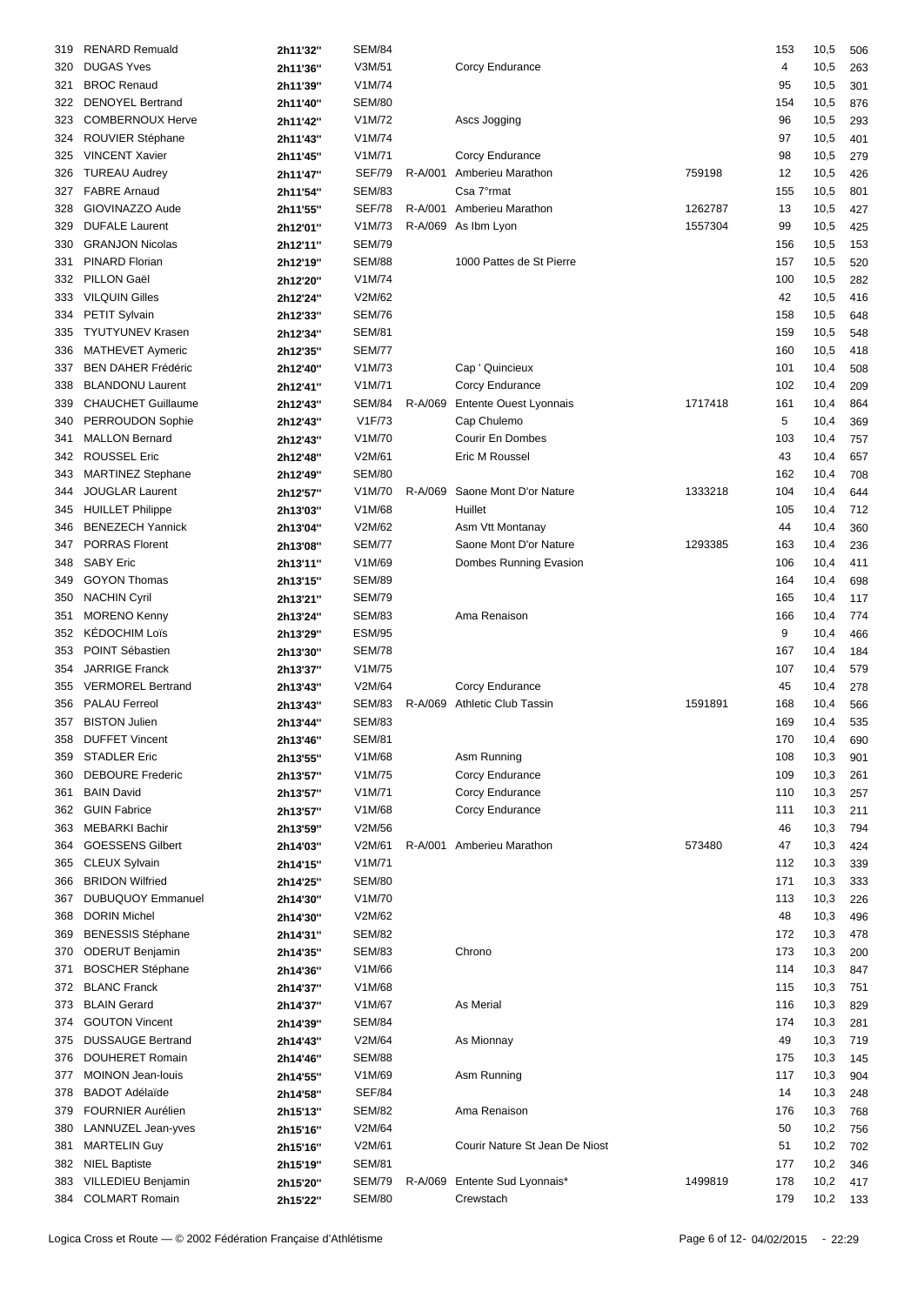| 385        | <b>DESMARIS Gilles</b>        | 2h15'24" | V1M/66        |         |                                    |            | 118            | 10,2 | 499 |
|------------|-------------------------------|----------|---------------|---------|------------------------------------|------------|----------------|------|-----|
| 386        | <b>BISSARDON Guy</b>          | 2h15'27" | V1M/66        |         |                                    |            | 119            | 10,2 | 685 |
| 387        | <b>ABRAHAM Frederic</b>       | 2h15'27" | V1M/71        |         | I-F/094 Vga St Maur                | 1515402    | 120            | 10,2 | 241 |
| 388        | <b>VOULIOT Dominique</b>      | 2h15'29" | V2M/62        |         | R-A/074 Asptt Annecy               | 175115     | 52             | 10,2 | 873 |
| 389        | <b>JOUBERT Benjamin</b>       | 2h15'31" | <b>SEM/78</b> |         |                                    |            | 180            | 10,2 | 597 |
| 390        | <b>LEMAIRE Eric</b>           |          | V1M/75        |         |                                    |            | 121            | 10,2 | 497 |
|            |                               | 2h15'37" |               |         |                                    |            |                |      |     |
| 391        | <b>CHASTANG Fx</b>            | 2h15'43" | <b>SEM/82</b> |         |                                    |            | 181            | 10,2 | 640 |
| 392        | <b>VARREL Sandrine</b>        | 2h15'49" | <b>SEF/76</b> |         | R-A/001 Amberieu Marathon          | 1113278    | 15             | 10,2 | 54  |
| 393        | <b>GUIGUE Jean Marc</b>       | 2h15'58" | V2M/63        |         | Jean Marc Guigue                   |            | 53             | 10,2 | 129 |
| 394        | <b>BAIL Franck</b>            | 2h16'05" | V2M/65        |         | <b>AJT Reyrieux</b>                |            | 54             | 10,2 | 80  |
| 395        | <b>PERINI Xavier</b>          | 2h16'09" | V1M/73        |         | Team Sang Pour Sang Sport          |            | 122            | 10,2 | 113 |
| 396        | <b>DELUCENAY Charles</b>      | 2h16'09" | <b>SEM/80</b> |         |                                    |            | 182            | 10,2 | 878 |
| 397        | <b>GROLIER Jean-philippe</b>  | 2h16'12" | V1M/69        |         | Fr'anse                            |            | 123            | 10,2 | 738 |
| 398        | <b>EUDIER Laurent</b>         | 2h16'18" | V1M/70        |         |                                    |            | 124            | 10,2 | 636 |
| 399        | <b>RENAUDIE Francois</b>      | 2h16'23" | V1M/71        |         |                                    |            | 125            | 10,2 | 435 |
| 400        | <b>PAIVA Narcisse</b>         | 2h16'26" | V3M/50        |         | <b>HEYRIEUX COURSE A PIED</b>      |            | 5              | 10,2 | 843 |
| 401        | <b>BILLOT David</b>           | 2h16'30" | V1M/66        |         | Ajc                                |            | 126            | 10,2 | 866 |
| 402        | <b>AUVRAY Patrick</b>         | 2h16'32" | V2M/58        |         | <b>CORPS</b>                       |            | 55             | 10,2 | 855 |
|            |                               |          |               |         |                                    |            | 6              | 10,2 |     |
| 403        | <b>LARQUEY Dominique</b>      | 2h16'33" | V3M/54        |         |                                    |            |                |      | 351 |
| 404        | <b>MARTOS Jerome</b>          | 2h16'39" | V1M/73        |         |                                    |            | 127            | 10,1 | 443 |
| 405        | <b>GOUBET Luc</b>             | 2h16'41" | V2M/65        |         | <b>Oullins Triathlon</b>           |            | 56             | 10,1 | 665 |
| 406        | <b>HOANG Thanh</b>            | 2h16'41" | <b>SEM/79</b> |         |                                    |            | 183            | 10,1 | 663 |
| 407        | <b>CHAMBONNET Benoit</b>      | 2h16'45" | <b>SEM/77</b> |         | 2fois2cinq                         |            | 184            | 10,1 | 877 |
| 408        | <b>ADRIENNE Eric</b>          | 2h16'58" | V1M/70        | R-A/001 | Amberieu Marathon                  | 1509892    | 128            | 10,1 | 88  |
| 409        | <b>COLLIN Emmanuel</b>        | 2h17'01" | V1M/72        |         |                                    |            | 129            | 10,1 | 760 |
| 410        | <b>COLLET Christophe</b>      | 2h17'02" | V1M/66        |         |                                    |            | 130            | 10,1 | 463 |
| 411        | <b>FERRARI Eric</b>           | 2h17'08" | V2M/61        |         | Triathlon Mâcon Club               |            | 57             | 10,1 | 898 |
| 412        | <b>ROGER Pascal</b>           | 2h17'16" | V3M/55        |         | <b>Rillieux Triathlon</b>          | fftri A426 | 7              | 10,1 | 55  |
| 413        | <b>THENET Jean-michel</b>     | 2h17'18" | V2M/56        |         |                                    |            | 58             | 10,1 | 845 |
| 414        | <b>BELLANGER Gilles</b>       | 2h17'18" | V1M/68        |         |                                    |            | 131            | 10,1 | 295 |
|            | <b>ADAIN Nicolas</b>          |          | V1M/70        |         |                                    |            | 132            | 10,1 | 883 |
| 415<br>416 | <b>CAMPOURCY Romain</b>       | 2h17'20" | <b>SEM/86</b> |         |                                    |            | 185            |      |     |
|            |                               | 2h17'22" |               |         |                                    |            |                | 10,1 | 410 |
| 417        | <b>MOUTEL Marc</b>            | 2h17'28" | V1M/72        |         |                                    |            | 133            | 10,1 | 343 |
| 418        | <b>GADROY François Xavier</b> | 2h17'29" | <b>SEM/78</b> |         |                                    |            | 186            | 10,1 | 298 |
| 419        | <b>OVISTE Stéphane</b>        | 2h17'43" | <b>SEM/88</b> |         |                                    |            | 187            | 10,1 | 166 |
| 420        | <b>CLARENNE Joel</b>          | 2h17'46" | V2M/58        |         |                                    |            | 59             | 10,1 | 517 |
| 421        | <b>DESJOYAUX Nicolas</b>      | 2h17'47" | <b>SEM/81</b> |         |                                    |            | 188            | 10,1 | 176 |
| 422        | <b>MAIGRET Philippe</b>       | 2h17'57" | V1M/69        |         | R-A/069 Decines Meyzieu Athletisme | 532676     | 134            | 10,0 | 77  |
|            | 423 AUBERT Helene             | 2h17'57" | V1F/71        |         | R-A/069 Decines Meyzieu Athletisme | 1285290    | 6              | 10,0 | 38  |
|            | 424 DUCARRE Regis             | 2h18'05" | V1M/67        |         |                                    |            | 135            | 10,0 | 534 |
| 425        | <b>MOREL Christophe</b>       | 2h18'19" | V2M/63        |         | R-A/001 Amberieu Marathon          | 178626     | 60             | 10,0 | 874 |
| 426        | <b>SAUCILLON Philippe</b>     | 2h18'31" | V1M/73        |         |                                    |            | 136            | 10,0 | 725 |
| 427        | <b>JAMET Claudine</b>         | 2h18'32" | V2F/63        |         |                                    |            | $\overline{2}$ | 10,0 | 472 |
|            |                               |          | V1M/70        |         |                                    |            |                |      |     |
| 428        | <b>LEUREAU Valery</b>         | 2h18'43" |               |         |                                    |            | 137            | 10,0 | 700 |
| 429        | SADOURNY Jerome               | 2h18'50" | V1M/67        |         |                                    |            | 138            | 10,0 | 641 |
| 430        | <b>ROMIEU Denis</b>           | 2h19'02" | V2M/64        |         | I-F/075 Club Sportif Cacl          | 1371815    | 61             | 10,0 | 319 |
| 431        | <b>DELORME</b> Dominique      | 2h19'02" | V1M/67        |         |                                    |            | 139            | 10,0 | 598 |
| 432        | <b>MORALES Frederic</b>       | 2h19'05" | <b>SEM/77</b> |         |                                    |            | 189            | 10,0 | 726 |
| 433        | POULENARD Pascal              | 2h19'06" | V1M/67        |         | Corcy Endurance                    |            | 140            | 10,0 | 276 |
| 434        | <b>ROUX Ludovic</b>           | 2h19'07" | <b>SEM/83</b> |         |                                    |            | 190            | 10,0 | 557 |
| 435        | RAFFIN Stéphane               | 2h19'15" | <b>SEM/76</b> |         |                                    |            | 191            | 10,0 | 567 |
| 436        | <b>TISSERAND Pierre</b>       | 2h19'16" | <b>SEM/83</b> |         |                                    |            | 192            | 10,0 | 809 |
| 437        | PFEFFERKORN Anthony           | 2h19'19" | <b>SEM/84</b> |         |                                    |            | 193            | 9,9  | 247 |
| 438        | <b>RENAC Daniel</b>           | 2h19'27" | V3M/53        |         |                                    |            | 8              | 9,9  | 199 |
| 439        | <b>LEFEBVRE Cyrille</b>       | 2h19'27" | V1M/75        |         |                                    |            | 141            | 9,9  | 283 |
| 440        | <b>DUBREUIL Didier</b>        | 2h19'30" | <b>SEM/79</b> |         |                                    |            | 194            | 9,9  | 202 |
|            | <b>ENGGASSER Fédéric</b>      |          | <b>SEM/77</b> |         |                                    |            |                |      |     |
| 441        |                               | 2h19'31" |               |         |                                    |            | 195            | 9,9  | 165 |
| 442        | <b>BONIN Eric</b>             | 2h19'34" | V1M/69        |         | Corcy Endurance                    |            | 142            | 9,9  | 258 |
| 443        | <b>LASSARA Coralie</b>        | 2h19'48" | SEF/92        | R-A/001 | Sans Bornes Saint Didier Sur C     | 1661575    | 16             | 9,9  | 450 |
| 444        | SOUN Jérémie                  | 2h20'02" | <b>SEM/80</b> |         |                                    |            | 196            | 9,9  | 900 |
| 445        | <b>BOUDJEMILA Moussa</b>      | 2h20'05" | V1M/71        |         | <b>CORPS</b>                       |            | 143            | 9,9  | 851 |
| 446        | LENNE Jean-marc               | 2h20'08" | V3M/53        |         | R-A/069 Entente Ouest Lyonnais     | 1188799    | 9              | 9,9  | 533 |
| 447        | <b>BOUKHALFA Samir</b>        | 2h20'11" | <b>SEM/77</b> |         |                                    |            | 197            | 9,9  | 677 |
| 448        | <b>MALON Thierry</b>          | 2h20'13" | V1M/69        |         |                                    |            | 144            | 9,9  | 345 |
| 449        | <b>CAMBRON Emmanuel</b>       | 2h20'17" | V1M/70        |         |                                    |            | 145            | 9,9  | 723 |
|            | 450 GILLET Daniel Andre       | 2h20'21" | V3M/50        |         | <b>AJT Reyrieux</b>                |            | 10             | 9,9  | 79  |
|            |                               |          |               |         |                                    |            |                |      |     |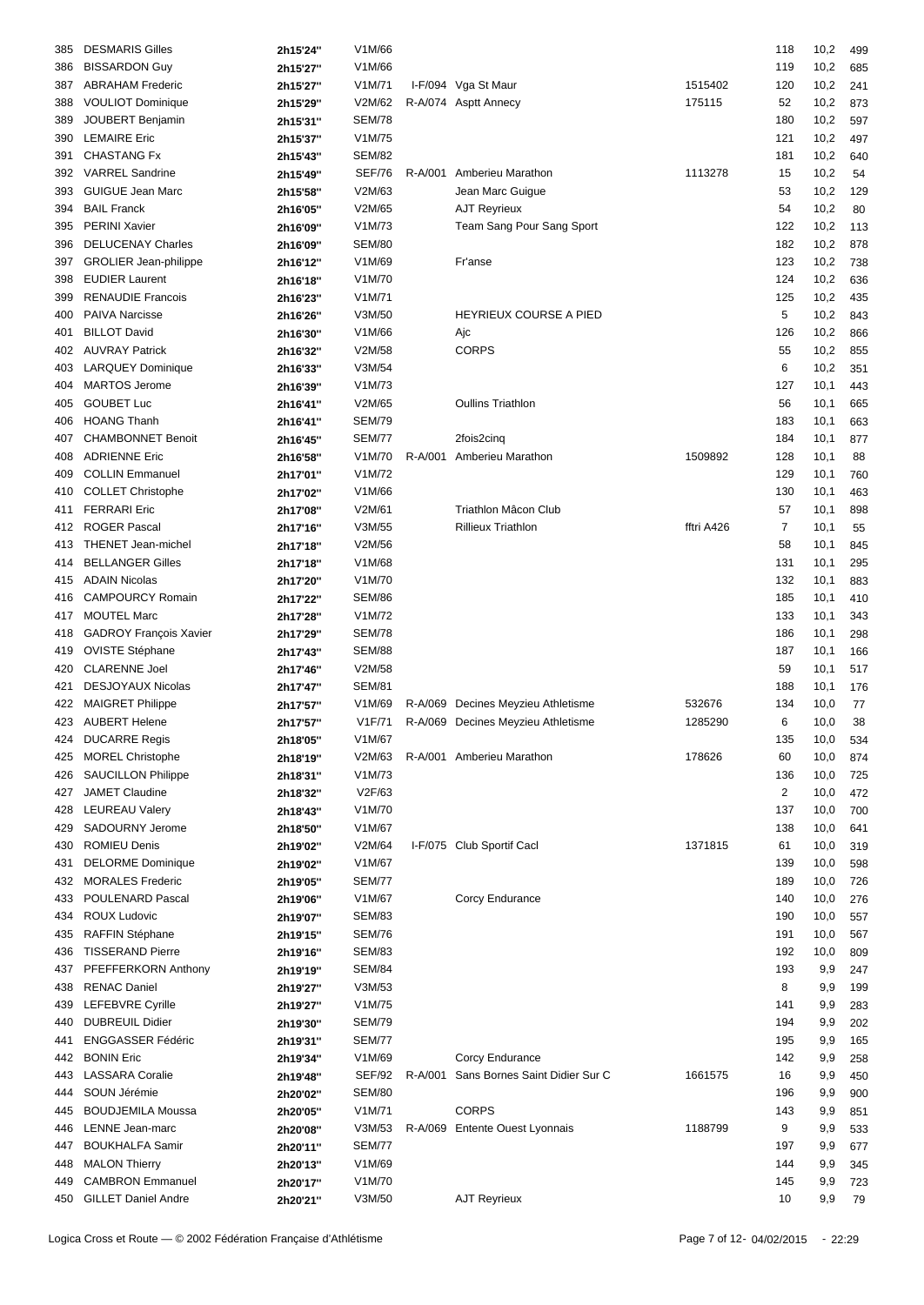| 451 | <b>JORAND Marc</b>                                | 2h20'21"             | V2M/57           |                        | <b>AJT Reyrieux</b>            |         | 62        | 9,9        | 81         |
|-----|---------------------------------------------------|----------------------|------------------|------------------------|--------------------------------|---------|-----------|------------|------------|
| 452 | <b>MONIOT Julie</b>                               | 2h20'36"             |                  | SEF/83 AUV/003 Eamya   |                                | 468176  | 17        | 9,9        | 833        |
|     | <b>PLANE Manuel</b>                               |                      |                  |                        |                                |         |           |            |            |
| 453 |                                                   | 2h20'40"             | <b>SEM/79</b>    |                        |                                |         | 198       | 9,9        | 584        |
| 454 | <b>FERNANDEZ Franck</b>                           | 2h20'48"             | V1M/67           |                        | Ascs Rillieux La Pape          |         | 146       | 9,8        | 292        |
| 455 | <b>WEISBUCH Alexander</b>                         | 2h20'50"             | V2M/64           |                        | Bron'z'amis                    |         | 63        | 9,8        | 612        |
| 456 | <b>AUDINET Luc</b>                                | 2h20'50"             | <b>SEM/79</b>    |                        |                                |         | 199       | 9,8        | 643        |
| 457 | <b>BAYLE Jacky</b>                                | 2h20'50"             | <b>SEM/77</b>    |                        |                                |         | 200       | 9,8        | 309        |
|     |                                                   |                      |                  |                        |                                |         |           |            |            |
| 458 | <b>LECOCQ Vincent</b>                             | 2h21'01"             | <b>SEM/76</b>    |                        |                                |         | 201       | 9,8        | 737        |
| 459 | <b>JUREK Francois</b>                             | 2h21'12"             | V1M/68           |                        | AJT Reyrieux                   |         | 147       | 9,8        | 82         |
| 460 | VAIZAND Mickaël                                   | 2h21'16"             | <b>SEM/76</b>    |                        |                                |         | 202       | 9,8        | 679        |
| 461 | <b>JAVELLE Cyrille</b>                            | 2h21'21"             | V1M/74           |                        | Run Et Moi                     |         | 148       | 9,8        | 364        |
| 462 | <b>CLAVIER Jacques</b>                            | 2h21'24"             | V3M/52           |                        |                                |         | 11        | 9,8        | 89         |
|     |                                                   |                      |                  |                        |                                |         |           |            |            |
| 463 | PONIATOWSKI Eric                                  | 2h21'28"             | V2M/62           |                        |                                |         | 64        | 9,8        | 731        |
| 464 | PERRUQUON Didier                                  | 2h21'29"             | V2M/63           |                        | <b>CORPS</b>                   |         | 65        | 9,8        | 790        |
| 465 | <b>BASSET</b> Jacques                             | 2h21'41"             | V3M/55           |                        | <b>ARSL ROCHE</b>              |         | 12        | 9,8        | 778        |
| 466 | <b>GIRIN Patrick</b>                              | 2h21'46"             | V2M/59           |                        |                                |         | 66        | 9,8        | 842        |
| 467 | <b>MONIOT Hubert</b>                              | 2h21'46"             | V1M/67           |                        |                                |         | 149       | 9,8        | 373        |
|     |                                                   |                      |                  |                        |                                |         |           |            |            |
| 468 | <b>REVOL Olivier</b>                              | 2h21'48"             | V1M/75           |                        |                                |         | 150       | 9,8        | 654        |
| 469 | <b>RASPILLERE Pascal</b>                          | 2h21'49"             | V3M/54           |                        | R-A/069 Ac Tassin              | 340557  | 13        | 9,8        | 669        |
| 470 | <b>VERNAY Dominique</b>                           | 2h21'53"             | V2M/63           |                        |                                |         | 67        | 9,8        | 555        |
| 471 | <b>COLIN Antoine</b>                              | 2h21'59"             | <b>SEM/79</b>    |                        |                                |         | 203       | 9,8        | 173        |
| 472 | <b>URREA Pascal</b>                               | 2h22'01"             | V1M/67           |                        |                                |         | 151       | 9,8        | 518        |
|     |                                                   |                      |                  |                        |                                |         |           |            |            |
| 473 | <b>LEMAIRE Nicolas</b>                            | 2h22'04"             | <b>SEM/90</b>    |                        |                                |         | 204       | 9,8        | 431        |
| 474 | <b>RUET Thierry</b>                               | 2h22'25"             | V2M/64           |                        | R-A/069 Athletic Club Tassin   | 1455572 | 68        | 9,7        | 724        |
| 475 | <b>MARKOVSKI Kire</b>                             | 2h22'27"             | V3M/54           |                        | <b>CORPS</b>                   |         | 14        | 9,7        | 854        |
| 476 | <b>COLLEAUX Carole</b>                            | 2h22'29"             | V2F/65           |                        |                                |         | 3         | 9,7        | 300        |
| 477 | <b>COLLEAUX Bernard</b>                           | 2h22'29"             | V2M/63           |                        |                                |         | 69        | 9,7        | 315        |
|     |                                                   |                      |                  |                        |                                |         |           |            |            |
| 478 | <b>BRAUN Sebastien</b>                            | 2h22'43"             | <b>SEM/78</b>    |                        |                                |         | 205       | 9,7        | 628        |
| 479 | <b>BENNOUR Theo</b>                               | 2h22'44"             | <b>SEM/88</b>    |                        |                                |         | 206       | 9,7        | 697        |
| 480 | <b>CHAPELLON Sebastien</b>                        | 2h22'47"             | <b>SEM/85</b>    |                        |                                |         | 207       | 9,7        | 444        |
| 481 | <b>ANDINE Romain</b>                              | 2h22'49"             | V1M/75           |                        |                                |         | 152       | 9,7        | 646        |
| 482 | <b>FORT Sebastien</b>                             | 2h22'57"             | <b>SEM/83</b>    |                        | S/I E. Ceyrat A.               | 291858  | 208       | 9,7        | 140        |
| 483 | <b>COMPARAT Maroussia</b>                         | 2h23'06"             | <b>SEF/83</b>    |                        |                                |         | 18        | 9,7        | 78         |
| 484 | <b>DEMIAS</b> Sebastien                           |                      | <b>SEM/81</b>    |                        | Demias Sebastien               |         | 209       | 9,7        |            |
|     |                                                   | 2h23'07"             |                  |                        |                                |         |           |            | 540        |
| 485 | DJEBIRI Christophe                                | 2h23'09"             | <b>SEM/77</b>    |                        | <b>Team Vially</b>             |         | 210       | 9,7        | 622        |
| 486 | <b>MOULLEC Gerard</b>                             | 2h23'10"             | V3M/51           | LAN/030                | Alajm St Gilles                | 1633322 | 15        | 9,7        | 250        |
| 487 | <b>LECONTE Patricia</b>                           | 2h23'14"             | V2F/64           | R-A/069                | Dma Decine Meyzieu Athletisme  | 581903  | 4         | 9,7        | 707        |
| 488 | <b>RAICHON PATRU Géraldine</b>                    | 2h23'16"             | V1F/71           |                        | Eam                            |         | 7         | 9,7        | 721        |
| 489 | <b>MELSCOET Franck</b>                            | 2h23'24"             | <b>SEM/79</b>    |                        | Crv Lyon                       |         | 211       | 9,7        | 302        |
|     | 490 LAVERNY Fabienne                              | 2h23'25"             | SFF/84           |                        | R-A/069 Saône Mont D'or Nature | 1689146 | 19        | 9,7        | 294        |
|     |                                                   |                      |                  |                        |                                |         |           |            |            |
| 491 | <b>RHETY Helene</b>                               | 2h23'32"             |                  | V1F/69 BOU/071 Eamacon |                                | 1372007 | 8         | 9,7        | 40         |
| 492 | <b>COMPAGNON Tanguy</b>                           | 2h23'41"             | <b>ESM/95</b>    |                        |                                |         | 10        | 9,6        | 234        |
| 493 | <b>MARCONNET Cyril</b>                            | 2h23'55"             | V1M/75           |                        |                                |         | 153       | 9,6        | 244        |
| 494 | <b>GRILLAT Gerard</b>                             | 2h24'06"             | V3M/52           | R-A/001                | Amberieu Marathon              | 1475894 | 16        | 9,6        | 608        |
| 495 | <b>FERRARI Cathy</b>                              | 2h24'12"             | V2F/61           |                        | Triathlon Mâcon Club           |         | 5         | 9,6        | 896        |
| 496 | <b>BAMBERGER Geoffroy</b>                         | 2h24'13"             | <b>SEM/79</b>    |                        | Cascol                         | 1740613 | 212       | 9,6        | 890        |
|     |                                                   |                      |                  |                        |                                |         |           |            |            |
| 497 | DEFER Jean-christophe                             | 2h24'15"             | V1M/67           |                        | Fr'anse                        |         | 154       | 9,6        | 287        |
| 498 | <b>ROUVIER Christian</b>                          | 2h24'27"             | V2M/64           |                        |                                |         | 70        | 9,6        | 456        |
| 499 | DI TACCHIO Sylvie                                 | 2h24'30"             | V1F/70           |                        |                                |         | 9         | 9,6        | 391        |
| 500 | <b>GUASTINI Philippe</b>                          | 2h24'35"             | V1M/74           |                        |                                |         | 155       | 9,6        | 554        |
| 501 | <b>VERICEL Herve</b>                              | 2h24'40"             | V1M/72           |                        |                                |         | 156       | 9,6        | 441        |
| 502 | <b>JAS Marie-laure</b>                            |                      | <b>SEF/80</b>    | R-A/007                |                                | 1289433 | 20        | 9,6        | 810        |
|     |                                                   | 2h25'00"             |                  |                        |                                |         |           |            |            |
| 503 | <b>HUPONT Stéphane</b>                            | 2h25'04"             | V1M/74           |                        | <b>Team Raidlight</b>          |         | 157       | 9,6        | 786        |
| 504 | <b>BARDEL Brice</b>                               | 2h25'14"             | <b>SEM/77</b>    |                        |                                |         | 213       | 9,5        | 116        |
| 505 | <b>JAVELLE Estelle</b>                            | 2h25'15"             | <b>SEF/77</b>    |                        | RUN & MOI                      |         | 21        | 9,5        | 375        |
| 506 | <b>BARBET Pierre</b>                              | 2h25'22"             | <b>SEM/80</b>    |                        | <b>Barbet</b>                  |         | 214       | 9,5        | 157        |
| 507 | <b>HERAULT Florent</b>                            | 2h25'24"             | <b>SEM/92</b>    |                        |                                |         | 215       | 9,5        | 331        |
| 508 | <b>TEPPE Viviane</b>                              |                      | V2F/62           |                        | Nd <sub>2</sub> br             |         | 6         | 9,5        | 835        |
|     |                                                   | 2h25'28"             |                  |                        |                                |         |           |            |            |
| 509 | <b>JULLIART Alice</b>                             | 2h25'36"             | <b>SEF/84</b>    |                        | Smon                           | 1641341 | 22        | 9,5        | 131        |
| 510 | <b>MROCZKOWSKI Eric</b>                           | 2h25'50"             | V1M/72           |                        |                                |         | 158       | 9,5        | 402        |
| 511 | SANDOZ-OTHENIN Damien                             | 2h25'51"             | <b>SEM/76</b>    |                        |                                |         | 216       | 9,5        | 238        |
| 512 | <b>CODIS Gille</b>                                | 2h25'56"             | V1M/71           |                        |                                |         | 159       | 9,5        | 430        |
| 513 | <b>ALLOUCHE Normann</b>                           | 2h25'59"             | <b>SEM/85</b>    |                        | Corcy Endurance                |         | 217       | 9,5        | 256        |
|     | <b>JOUBERT Pascal</b>                             |                      | V2M/64           |                        | Corcy Endurance                |         | 71        | 9,5        |            |
| 514 |                                                   | 2h26'01"             |                  |                        |                                |         |           |            | 271        |
|     |                                                   |                      |                  |                        |                                |         |           |            |            |
| 515 | <b>OUMEDDOUR Fella</b><br>516 GRIESSINGER Raphael | 2h26'09"<br>2h26'17" | V1F/72<br>V1M/71 |                        |                                |         | 10<br>160 | 9,5<br>9,5 | 862<br>894 |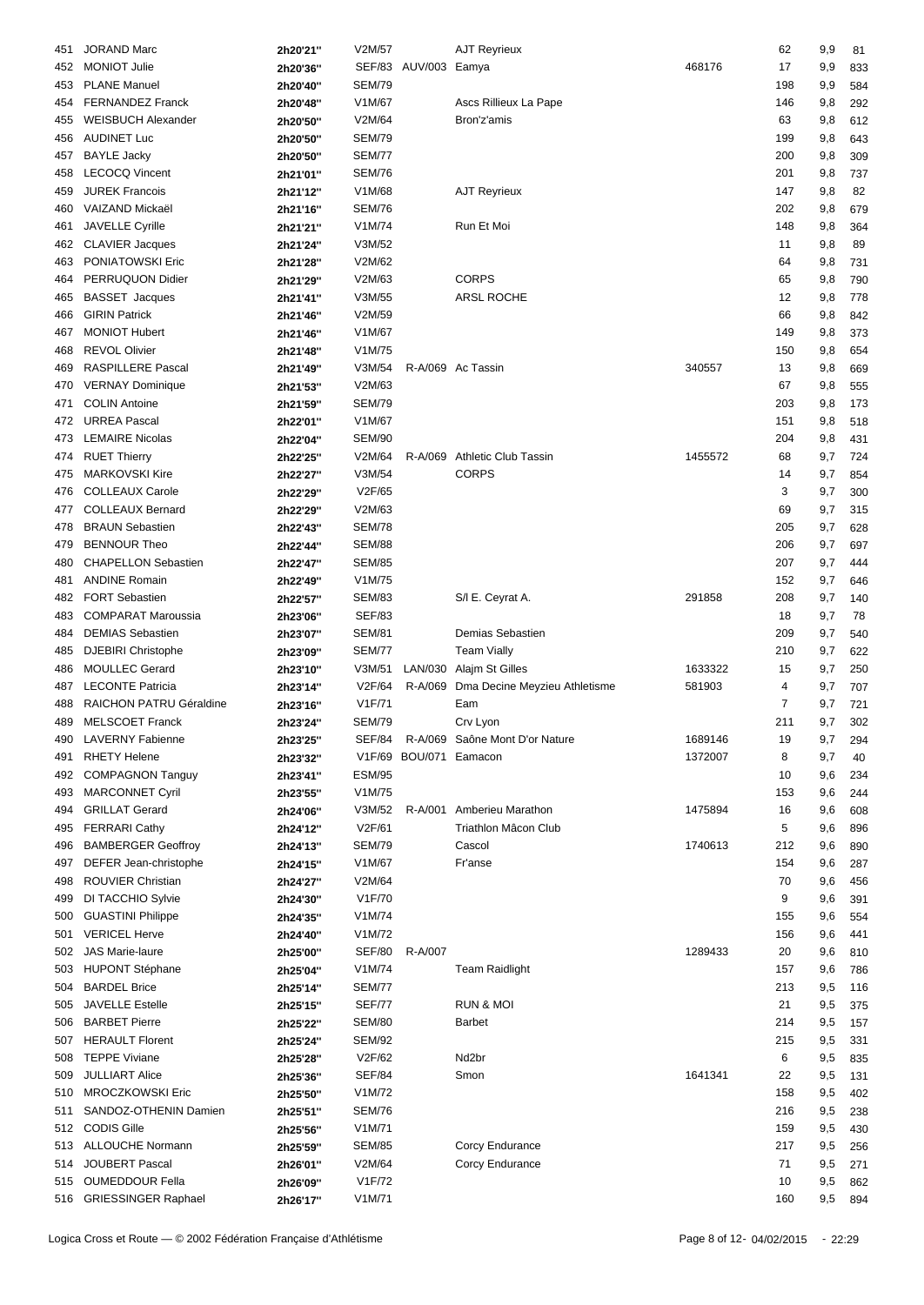| 517 | <b>MANSARD Karine</b>      | 2h26'20" |               |              | V1F/71 NPC/062 TAC. Athlétisme  | 664214     | 11             | 9,5 | 672 |
|-----|----------------------------|----------|---------------|--------------|---------------------------------|------------|----------------|-----|-----|
| 518 | <b>MILLE Alexandre</b>     | 2h26'44" | <b>SEM/87</b> |              |                                 |            | 218            | 9,4 | 378 |
|     |                            |          |               |              |                                 |            |                |     |     |
| 519 | TROUILLOUD Jean-pierre     | 2h26'47" | V2M/62        |              |                                 |            | 72             | 9,4 | 396 |
| 520 | <b>MORVAN Cendrine</b>     | 2h26'56" | <b>SEF/81</b> |              |                                 |            | 23             | 9,4 | 871 |
| 521 | <b>CUTIN Matthieu</b>      | 2h26'58" | <b>SEM/89</b> |              |                                 |            | 219            | 9,4 | 203 |
| 522 | <b>GRANDJEAN Herve</b>     | 2h27'01" | V1M/72        |              | Ajc                             |            | 161            | 9,4 | 867 |
| 523 | <b>LIEBELT Laurence</b>    | 2h27'11" | V1F/69        |              | Saone Mont D'or Nature          | 1152760    | 12             | 9,4 | 141 |
| 524 | <b>SPORLI Patrick</b>      | 2h27'12" | V1M/69        |              | R-A/069 Saone Mont D'or Nature  | 1343138    | 162            | 9,4 | 844 |
| 525 | <b>PETIT Yves</b>          | 2h27'20" | V2M/60        |              |                                 |            | 73             | 9,4 | 536 |
| 526 | PETIT Jean Jacques         | 2h27'56" | V1M/68        |              |                                 |            | 163            | 9,4 | 578 |
| 527 | <b>DURDILLY Eloi</b>       | 2h28'01" | <b>SEM/83</b> |              |                                 |            | 220            | 9,4 | 252 |
|     | <b>VOIRON Jeremy</b>       |          | <b>SEM/86</b> |              |                                 |            | 221            |     |     |
| 528 |                            | 2h28'12" |               |              |                                 |            |                | 9,4 | 251 |
| 529 | <b>VALIGNY Nicolas</b>     | 2h28'13" | V1M/74        |              |                                 |            | 164            | 9,4 | 299 |
| 530 | LHOMME-PERROT Vincent      | 2h28'14" | <b>SEM/79</b> | R-A/069 Acvs |                                 | 1489279    | 222            | 9,4 | 631 |
| 531 | <b>BELLOCQ Cyril</b>       | 2h28'16" | V1M/74        |              |                                 |            | 165            | 9,3 | 97  |
| 532 | <b>DUMAS Mathieu</b>       | 2h28'22" | <b>SEM/77</b> |              | <b>CORPS</b>                    |            | 223            | 9,3 | 858 |
| 533 | <b>QUATRINI Christophe</b> | 2h28'28" | V1M/66        |              |                                 |            | 166            | 9,3 | 782 |
| 534 | <b>MATEO Bruno</b>         | 2h28'41" | V2M/63        |              |                                 |            | 74             | 9,3 | 92  |
| 535 | <b>EPAILLY Clement</b>     | 2h28'42" | <b>SEM/76</b> |              |                                 |            | 224            | 9,3 | 130 |
| 536 | <b>NAIZOT Francois</b>     | 2h28'43" | V2M/59        |              | R-A/069 Ac Tassin               | 1367578    | 75             | 9,3 | 255 |
| 537 | <b>MONTANE Marc</b>        |          | V1M/71        |              | R-A/069 Ac Tassin               | 1480318    | 167            | 9,3 | 656 |
|     |                            | 2h28'43" |               |              |                                 |            |                |     |     |
| 538 | <b>MARTINY Christian</b>   | 2h28'45" | V2M/60        |              |                                 |            | 76             | 9,3 | 869 |
| 539 | MOREAU Jean                | 2h28'48" | V1M/72        |              | R-A/069 Co Saint Fons           | 581945     | 168            | 9,3 | 619 |
| 540 | <b>LEMERRE Gregory</b>     | 2h28'53" | V1M/74        |              |                                 |            | 169            | 9,3 | 458 |
| 541 | <b>CARICHON Jules</b>      | 2h28'54" | <b>ESM/95</b> |              |                                 |            | 11             | 9,3 | 452 |
| 542 | ROUSSEAU Yvonne            | 2h29'05" | V1F/66        |              | Us Avord                        | 1082369    | 13             | 9,3 | 190 |
| 543 | <b>GRANJARD Gaelle</b>     | 2h29'09" | <b>SEF/87</b> |              | R-A/069 Entente Oiuest Lyonnais | 1656910    | 24             | 9,3 | 348 |
| 544 | <b>GUERRIERI Ludovic</b>   | 2h29'23" | V1M/70        |              | <b>Biziat Endurance</b>         |            | 170            | 9,3 | 660 |
| 545 | PATRU Jean Michel          | 2h29'23" | V1M/68        |              |                                 |            | 171            | 9,3 | 694 |
| 546 | <b>ARQUILLIERE Yvon</b>    | 2h29'24" | V2M/56        |              | R-A/069 Athletic Club Tassin    | 689887     | 77             | 9,3 | 189 |
|     |                            |          |               |              |                                 |            |                |     |     |
| 547 | <b>STERN Damien</b>        | 2h29'26" | V1M/75        |              |                                 |            | 172            | 9,3 | 553 |
| 548 | <b>BRUCHON Gregory</b>     | 2h29'30" | <b>SEM/85</b> |              |                                 |            | 225            | 9,3 | 325 |
| 549 | LAVIGNE Ghyslain           | 2h29'30" | <b>SEM/77</b> |              | Cap Quincieux                   |            | 226            | 9,3 | 837 |
| 550 | <b>JOLLY Manon</b>         | 2h29'35" | <b>SEF/83</b> |              |                                 |            | 25             | 9,3 | 219 |
| 551 | <b>BAUVEY Christophe</b>   | 2h29'50" | V2M/65        |              |                                 |            | 78             | 9,3 | 710 |
| 552 | <b>TATU Alexandre</b>      | 2h29'52" | <b>SEM/83</b> |              |                                 |            | 227            | 9,2 | 633 |
| 553 | <b>MESMIN Pauline</b>      | 2h29'54" | <b>SEF/90</b> |              |                                 |            | 26             | 9,2 | 194 |
| 554 | <b>SORLIN Jerome</b>       | 2h29'58" | V1M/73        |              |                                 |            | 173            | 9,2 | 96  |
| 555 | THERET Sacha               | 2h30'05" | <b>SEM/82</b> |              | <b>Es Nouzilly</b>              | 443747     | 228            | 9,2 | 123 |
|     | 556 DUPOUY Thomas          |          | <b>SEM/92</b> |              |                                 |            | 229            | 9,2 |     |
|     |                            | 2h30'10" |               |              |                                 |            |                |     | 358 |
| 557 | <b>ZIMMER Thomas</b>       | 2h30'11" | <b>SEM/90</b> |              |                                 |            | 230            | 9,2 | 342 |
| 558 | <b>RIGAUD David</b>        | 2h30'11" | V1M/75        |              |                                 |            | 174            | 9,2 | 743 |
| 559 | <b>VALFORT Michel</b>      | 2h30'14" | V2M/58        |              |                                 |            | 79             | 9,2 | 455 |
| 560 | <b>BEGNAUD Bernadette</b>  | 2h30'31" | V1F/66        |              | R-A/069 Athletic Club Tassin    | 766834     | 14             | 9,2 | 237 |
| 561 | <b>JACQUIGNON Paul</b>     | 2h30'31" | V2M/57        |              | <b>CORPS</b>                    |            | 80             | 9,2 | 859 |
| 562 | <b>BAYARD Laurence</b>     | 2h30'42" | V1F/67        |              | Crv Lyon Triathlon              | a42177c028 | 15             | 9,2 | 179 |
| 563 | <b>ARBANT Regis</b>        | 2h30'43" | V1M/74        |              |                                 |            | 175            | 9,2 | 321 |
| 564 | <b>JOUBERT Henry</b>       | 2h30'47" | V3M/46        |              |                                 |            | 17             | 9,2 | 596 |
|     | <b>JAILLET Séverine</b>    |          | V1F/74        |              | Cap Seillon                     |            | 16             | 9,2 |     |
| 565 |                            | 2h30'49" |               |              |                                 |            |                |     | 897 |
| 566 | <b>PEYRAT Anaïs</b>        | 2h30'52" | <b>SEF/90</b> |              |                                 |            | 27             | 9,2 | 52  |
| 567 | <b>RUCHON Violaine</b>     | 2h30'56" | <b>SEF/78</b> |              |                                 |            | 28             | 9,2 | 446 |
| 568 | <b>FRAISSE Pascal</b>      | 2h31'01" | V2M/65        |              |                                 |            | 81             | 9,2 | 559 |
| 569 | <b>MORNIEUX François</b>   | 2h31'01" | <b>SEM/90</b> |              |                                 |            | 231            | 9,2 | 804 |
| 570 | <b>TISSERAND Eric</b>      | 2h31'01" | V1M/66        |              | Corcy Endurance                 |            | 176            | 9,2 | 217 |
| 571 | <b>JOUBERT Anne Laure</b>  | 2h31'06" | V2F/65        |              | Corcy Endurance                 |            | $\overline{7}$ | 9,2 | 270 |
|     | 572 GERARD Patrice         | 2h31'12" | V1M/70        |              |                                 |            | 177            | 9,2 | 895 |
| 573 | <b>PERRIN Didier</b>       | 2h31'14" | V1M/69        |              |                                 |            | 178            | 9,2 | 473 |
|     | <b>GUIGUE Philippine</b>   |          | V1F/73        |              |                                 |            | 17             |     |     |
| 574 |                            | 2h31'24" |               |              |                                 |            |                | 9,2 | 128 |
| 575 | <b>GARVI Nathalie</b>      | 2h31'27" | V2F/65        |              | Ascm Mionnay                    |            | 8              | 9,2 | 827 |
| 576 | <b>CLERC Philippe</b>      | 2h31'33" | V2M/63        |              | Cap Chulemo                     |            | 82             | 9,1 | 359 |
| 577 | <b>COURAND Annie</b>       | 2h31'40" | V2F/63        | R-A/069      | Athletic Club Tassin            | 1006610    | 9              | 9,1 | 224 |
| 578 | FRILLICI Véronique         | 2h32'06" | V1F/67        |              | Corcy Endurance                 |            | 18             | 9,1 | 264 |
| 579 | <b>VIGIER Fred</b>         | 2h32'22" | V1M/68        |              |                                 |            | 179            | 9,1 | 492 |
| 580 | JULLIEN Marie-claude       | 2h32'25" | V2F/64        |              | Foulée Muroise                  |            | 10             | 9,1 | 94  |
| 581 | <b>DUPIRE Philippe</b>     | 2h32'27" | <b>SEM/79</b> |              |                                 |            | 232            | 9,1 | 195 |
|     | 582 TERRASSE Patrick       | 2h32'29" | V1M/66        |              | Crv Lyon                        |            | 180            | 9,1 | 193 |
|     |                            |          |               |              |                                 |            |                |     |     |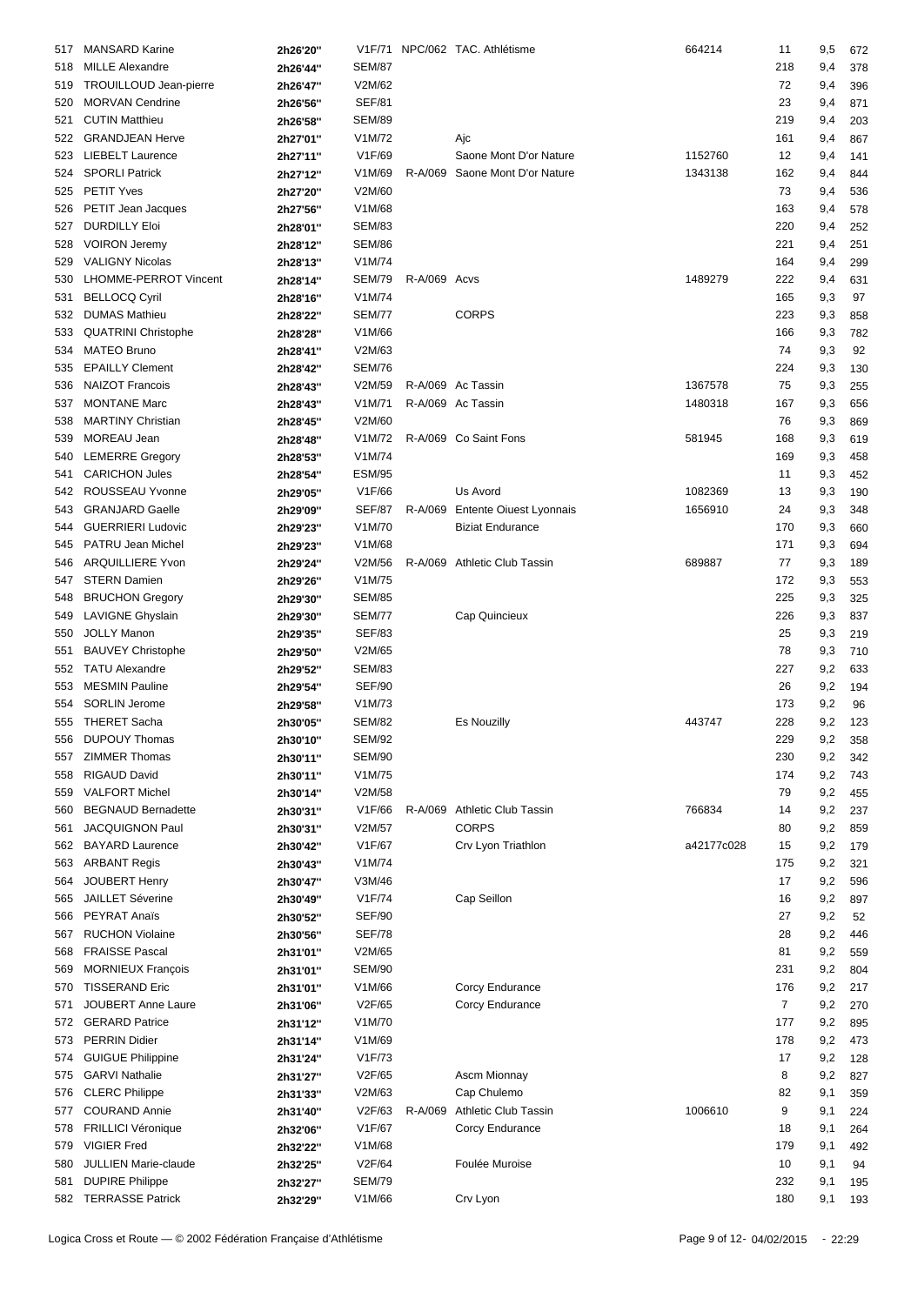| <b>DELIGEARD Franck</b><br>V1M/70<br><b>RUN &amp; MOI</b><br>2h32'38"<br>584<br><b>VOLAY Corinne</b><br>1409451<br>V2F/63<br>R-A/069 S/I Ea Villefranche<br>11<br>585<br>2h32'58"<br><b>SIX Pierre Yves</b><br><b>SEM/80</b><br>2h33'25"<br>586<br>V1F/74<br>R-A/069 Ac Tassin<br><b>MAYET Sylvie</b><br>1363661<br>587<br>2h33'28"<br><b>PATRAS Herve</b><br>V1M/66<br><b>FUTSAL MONTANAY</b><br>588<br>2h33'30"<br><b>MARTIN Frederic</b><br><b>SEM/81</b><br>2h33'43"<br>589<br><b>VIALA Celine</b><br>V1F/73<br>590<br>2h33'44"<br><b>CARTIER Eric</b><br>V1M/74<br>591<br>2h33'45"<br>YOUSFI Mahadi<br>V1M/68<br><b>CORPS</b><br>185<br>592<br>2h33'47"<br><b>GUGLIELMI David</b><br>V1M/71<br>593<br>2h33'52"<br><b>SEM/76</b><br><b>CAYRIER Stephane</b><br>594<br>2h34'05"<br><b>FAYOLLE Aurelien</b><br><b>SEM/78</b><br>595<br>2h34'06"<br><b>CHAFFRAIX Matthieu</b><br><b>SEM/80</b><br>2h34'06"<br>596<br>V2M/59<br>FONTAINE Joseph<br>83<br>597<br>2h34'08"<br>STUMPF Fabien<br><b>SEM/84</b><br>238<br>598<br>2h34'12"<br><b>SEM/82</b><br><b>GAUMAND Gregory</b><br>599<br>2h34'16"<br><b>URREA Thomas</b><br><b>ESM/95</b><br>600<br>2h34'47"<br><b>MUGNAI Julien</b><br><b>SEM/76</b><br>2h34'48"<br>601<br><b>LEMAITRE Catherine</b><br>V1F/66<br>21<br>602<br>2h35'12"<br><b>STALET Bruno</b><br>V2M/62<br>R-A/042 Athleform'42<br>1665653<br>603<br>2h35'23"<br><b>PERIN Marie</b><br><b>SEF/78</b><br>29<br>2h35'26"<br>604<br><b>ALAPHILIPPE Bruno</b><br>R-A/069 As Ibm Lyon<br>V1M/72<br>1651690<br>187<br>2h35'34"<br>605<br><b>SCHIUMERINI Hervé</b><br>V1M/67<br>Pass Running<br>T189147-B<br>2h35'36"<br>606<br>PULLION Sébastien<br>V1M/75<br>607<br>2h35'36"<br>PINATEL Albane<br><b>SEF/90</b><br>2h35'37"<br>608<br><b>HASSAN Zahri</b><br>V2M/61<br><b>Corcy Endurance</b><br>2h35'54"<br>609<br><b>GUILLAUME Emmanuel</b><br>V3M/50<br>18<br>610<br>2h36'11"<br><b>CORSIN Isabelle</b><br>V1F/68<br>Entente Athlétique Maconnaise<br>1121448<br>22<br>2h36'13"<br>611<br><b>BRUNETTI Alexandre</b><br>V1M/69<br>612<br>2h36'14"<br>1030559<br>PROTTE Angelique<br>V1F/68 BOU/071 Ea Macon<br>613<br>2h36'36"<br><b>COTTANCIN Myriam</b><br>V1F/74 BOU/071 Ea Macon<br>1426665<br>2h36'36"<br>614<br><b>LEGRAND Michel</b><br>V2M/61<br>AJT Reyrieux<br>615<br>2h36'37"<br><b>SEF/88</b><br><b>DEIANA Clelia</b><br>31<br>2h36'46"<br>616<br><b>SANCEY Bastien</b><br><b>SEM/89</b><br>241<br>617<br>2h36'46"<br>MORAWA Jean<br>V2M/65<br>T237185<br>87<br>618<br>2h36'53"<br><b>FERRE Joel</b><br>V2M/62<br>619<br>2h37'03"<br>DE SOUSA Marie-lise<br>276863<br>V1F/66<br>I-F/094 Vga St Maur<br>620<br>2h37'06"<br><b>MARX Laetitia</b><br>V1F/71<br>621<br>2h37'37"<br>622 GAUTHIER Sylvain<br><b>SEM/77</b><br>2h37'44"<br><b>COUDOUR Hervé</b><br>V2M/65<br>89<br>623<br>2h37'51"<br><b>SEM/82</b><br>624 LACROIX Arnaud<br>Corcy Endurance<br>2h37'51"<br><b>SEF/84</b><br><b>FABRE Marie-francoise</b><br><b>Feurs Triathlon</b><br>625<br>2h38'00"<br>RUMIANO Jean-louis<br>R-A/001 Amberieu Marathon<br>119102<br>2h38'04"<br>V3M/55<br>626<br><b>SEF/88</b><br><b>DURAND Pauline</b><br>627<br>2h38'15"<br><b>KROUPA Marc</b><br>V2M/58<br>90<br>628<br>2h38'18"<br>NICOLE David<br>V1M/68<br>Club Athletique Du Boischaut<br>1595186<br>191<br>629<br>2h38'19"<br>V2F/59 BOU/071 Ea Macon |     | SIMONOT David            | 2h32'33" | V1M/74 | Dombes Running Evasion   |         | 181       | 9,1        | 493        |
|---------------------------------------------------------------------------------------------------------------------------------------------------------------------------------------------------------------------------------------------------------------------------------------------------------------------------------------------------------------------------------------------------------------------------------------------------------------------------------------------------------------------------------------------------------------------------------------------------------------------------------------------------------------------------------------------------------------------------------------------------------------------------------------------------------------------------------------------------------------------------------------------------------------------------------------------------------------------------------------------------------------------------------------------------------------------------------------------------------------------------------------------------------------------------------------------------------------------------------------------------------------------------------------------------------------------------------------------------------------------------------------------------------------------------------------------------------------------------------------------------------------------------------------------------------------------------------------------------------------------------------------------------------------------------------------------------------------------------------------------------------------------------------------------------------------------------------------------------------------------------------------------------------------------------------------------------------------------------------------------------------------------------------------------------------------------------------------------------------------------------------------------------------------------------------------------------------------------------------------------------------------------------------------------------------------------------------------------------------------------------------------------------------------------------------------------------------------------------------------------------------------------------------------------------------------------------------------------------------------------------------------------------------------------------------------------------------------------------------------------------------------------------------------------------------------------------------------------------------------------------------------------------------------------------------------------------------------------------------------------------------------------------------------------------------------------------------------------------------------------------------------------------------------------------------------------------------------------------------------------------------------------------------------------------------------------------------------|-----|--------------------------|----------|--------|--------------------------|---------|-----------|------------|------------|
|                                                                                                                                                                                                                                                                                                                                                                                                                                                                                                                                                                                                                                                                                                                                                                                                                                                                                                                                                                                                                                                                                                                                                                                                                                                                                                                                                                                                                                                                                                                                                                                                                                                                                                                                                                                                                                                                                                                                                                                                                                                                                                                                                                                                                                                                                                                                                                                                                                                                                                                                                                                                                                                                                                                                                                                                                                                                                                                                                                                                                                                                                                                                                                                                                                                                                                                                       |     |                          |          |        |                          |         | 182       | 9,1        | 192        |
|                                                                                                                                                                                                                                                                                                                                                                                                                                                                                                                                                                                                                                                                                                                                                                                                                                                                                                                                                                                                                                                                                                                                                                                                                                                                                                                                                                                                                                                                                                                                                                                                                                                                                                                                                                                                                                                                                                                                                                                                                                                                                                                                                                                                                                                                                                                                                                                                                                                                                                                                                                                                                                                                                                                                                                                                                                                                                                                                                                                                                                                                                                                                                                                                                                                                                                                                       |     |                          |          |        |                          |         |           |            |            |
|                                                                                                                                                                                                                                                                                                                                                                                                                                                                                                                                                                                                                                                                                                                                                                                                                                                                                                                                                                                                                                                                                                                                                                                                                                                                                                                                                                                                                                                                                                                                                                                                                                                                                                                                                                                                                                                                                                                                                                                                                                                                                                                                                                                                                                                                                                                                                                                                                                                                                                                                                                                                                                                                                                                                                                                                                                                                                                                                                                                                                                                                                                                                                                                                                                                                                                                                       |     |                          |          |        |                          |         |           | 9,1        | 806        |
|                                                                                                                                                                                                                                                                                                                                                                                                                                                                                                                                                                                                                                                                                                                                                                                                                                                                                                                                                                                                                                                                                                                                                                                                                                                                                                                                                                                                                                                                                                                                                                                                                                                                                                                                                                                                                                                                                                                                                                                                                                                                                                                                                                                                                                                                                                                                                                                                                                                                                                                                                                                                                                                                                                                                                                                                                                                                                                                                                                                                                                                                                                                                                                                                                                                                                                                                       |     |                          |          |        |                          |         | 233       | 9,0        | 788        |
|                                                                                                                                                                                                                                                                                                                                                                                                                                                                                                                                                                                                                                                                                                                                                                                                                                                                                                                                                                                                                                                                                                                                                                                                                                                                                                                                                                                                                                                                                                                                                                                                                                                                                                                                                                                                                                                                                                                                                                                                                                                                                                                                                                                                                                                                                                                                                                                                                                                                                                                                                                                                                                                                                                                                                                                                                                                                                                                                                                                                                                                                                                                                                                                                                                                                                                                                       |     |                          |          |        |                          |         | 19        | 9,0        | 175        |
|                                                                                                                                                                                                                                                                                                                                                                                                                                                                                                                                                                                                                                                                                                                                                                                                                                                                                                                                                                                                                                                                                                                                                                                                                                                                                                                                                                                                                                                                                                                                                                                                                                                                                                                                                                                                                                                                                                                                                                                                                                                                                                                                                                                                                                                                                                                                                                                                                                                                                                                                                                                                                                                                                                                                                                                                                                                                                                                                                                                                                                                                                                                                                                                                                                                                                                                                       |     |                          |          |        |                          |         | 183       | 9,0        | 101        |
|                                                                                                                                                                                                                                                                                                                                                                                                                                                                                                                                                                                                                                                                                                                                                                                                                                                                                                                                                                                                                                                                                                                                                                                                                                                                                                                                                                                                                                                                                                                                                                                                                                                                                                                                                                                                                                                                                                                                                                                                                                                                                                                                                                                                                                                                                                                                                                                                                                                                                                                                                                                                                                                                                                                                                                                                                                                                                                                                                                                                                                                                                                                                                                                                                                                                                                                                       |     |                          |          |        |                          |         | 234       | 9,0        | 296        |
|                                                                                                                                                                                                                                                                                                                                                                                                                                                                                                                                                                                                                                                                                                                                                                                                                                                                                                                                                                                                                                                                                                                                                                                                                                                                                                                                                                                                                                                                                                                                                                                                                                                                                                                                                                                                                                                                                                                                                                                                                                                                                                                                                                                                                                                                                                                                                                                                                                                                                                                                                                                                                                                                                                                                                                                                                                                                                                                                                                                                                                                                                                                                                                                                                                                                                                                                       |     |                          |          |        |                          |         | 20        | 9,0        | 186        |
|                                                                                                                                                                                                                                                                                                                                                                                                                                                                                                                                                                                                                                                                                                                                                                                                                                                                                                                                                                                                                                                                                                                                                                                                                                                                                                                                                                                                                                                                                                                                                                                                                                                                                                                                                                                                                                                                                                                                                                                                                                                                                                                                                                                                                                                                                                                                                                                                                                                                                                                                                                                                                                                                                                                                                                                                                                                                                                                                                                                                                                                                                                                                                                                                                                                                                                                                       |     |                          |          |        |                          |         | 184       | 9,0        | 474        |
|                                                                                                                                                                                                                                                                                                                                                                                                                                                                                                                                                                                                                                                                                                                                                                                                                                                                                                                                                                                                                                                                                                                                                                                                                                                                                                                                                                                                                                                                                                                                                                                                                                                                                                                                                                                                                                                                                                                                                                                                                                                                                                                                                                                                                                                                                                                                                                                                                                                                                                                                                                                                                                                                                                                                                                                                                                                                                                                                                                                                                                                                                                                                                                                                                                                                                                                                       |     |                          |          |        |                          |         |           |            |            |
|                                                                                                                                                                                                                                                                                                                                                                                                                                                                                                                                                                                                                                                                                                                                                                                                                                                                                                                                                                                                                                                                                                                                                                                                                                                                                                                                                                                                                                                                                                                                                                                                                                                                                                                                                                                                                                                                                                                                                                                                                                                                                                                                                                                                                                                                                                                                                                                                                                                                                                                                                                                                                                                                                                                                                                                                                                                                                                                                                                                                                                                                                                                                                                                                                                                                                                                                       |     |                          |          |        |                          |         |           | 9,0        | 852        |
|                                                                                                                                                                                                                                                                                                                                                                                                                                                                                                                                                                                                                                                                                                                                                                                                                                                                                                                                                                                                                                                                                                                                                                                                                                                                                                                                                                                                                                                                                                                                                                                                                                                                                                                                                                                                                                                                                                                                                                                                                                                                                                                                                                                                                                                                                                                                                                                                                                                                                                                                                                                                                                                                                                                                                                                                                                                                                                                                                                                                                                                                                                                                                                                                                                                                                                                                       |     |                          |          |        |                          |         | 186       | 9,0        | 816        |
|                                                                                                                                                                                                                                                                                                                                                                                                                                                                                                                                                                                                                                                                                                                                                                                                                                                                                                                                                                                                                                                                                                                                                                                                                                                                                                                                                                                                                                                                                                                                                                                                                                                                                                                                                                                                                                                                                                                                                                                                                                                                                                                                                                                                                                                                                                                                                                                                                                                                                                                                                                                                                                                                                                                                                                                                                                                                                                                                                                                                                                                                                                                                                                                                                                                                                                                                       |     |                          |          |        |                          |         | 235       | 9,0        | 415        |
|                                                                                                                                                                                                                                                                                                                                                                                                                                                                                                                                                                                                                                                                                                                                                                                                                                                                                                                                                                                                                                                                                                                                                                                                                                                                                                                                                                                                                                                                                                                                                                                                                                                                                                                                                                                                                                                                                                                                                                                                                                                                                                                                                                                                                                                                                                                                                                                                                                                                                                                                                                                                                                                                                                                                                                                                                                                                                                                                                                                                                                                                                                                                                                                                                                                                                                                                       |     |                          |          |        |                          |         | 236       | 9,0        | 280        |
|                                                                                                                                                                                                                                                                                                                                                                                                                                                                                                                                                                                                                                                                                                                                                                                                                                                                                                                                                                                                                                                                                                                                                                                                                                                                                                                                                                                                                                                                                                                                                                                                                                                                                                                                                                                                                                                                                                                                                                                                                                                                                                                                                                                                                                                                                                                                                                                                                                                                                                                                                                                                                                                                                                                                                                                                                                                                                                                                                                                                                                                                                                                                                                                                                                                                                                                                       |     |                          |          |        |                          |         | 237       | 9,0        | 323        |
|                                                                                                                                                                                                                                                                                                                                                                                                                                                                                                                                                                                                                                                                                                                                                                                                                                                                                                                                                                                                                                                                                                                                                                                                                                                                                                                                                                                                                                                                                                                                                                                                                                                                                                                                                                                                                                                                                                                                                                                                                                                                                                                                                                                                                                                                                                                                                                                                                                                                                                                                                                                                                                                                                                                                                                                                                                                                                                                                                                                                                                                                                                                                                                                                                                                                                                                                       |     |                          |          |        |                          |         |           | 9,0        | 197        |
|                                                                                                                                                                                                                                                                                                                                                                                                                                                                                                                                                                                                                                                                                                                                                                                                                                                                                                                                                                                                                                                                                                                                                                                                                                                                                                                                                                                                                                                                                                                                                                                                                                                                                                                                                                                                                                                                                                                                                                                                                                                                                                                                                                                                                                                                                                                                                                                                                                                                                                                                                                                                                                                                                                                                                                                                                                                                                                                                                                                                                                                                                                                                                                                                                                                                                                                                       |     |                          |          |        |                          |         |           |            |            |
|                                                                                                                                                                                                                                                                                                                                                                                                                                                                                                                                                                                                                                                                                                                                                                                                                                                                                                                                                                                                                                                                                                                                                                                                                                                                                                                                                                                                                                                                                                                                                                                                                                                                                                                                                                                                                                                                                                                                                                                                                                                                                                                                                                                                                                                                                                                                                                                                                                                                                                                                                                                                                                                                                                                                                                                                                                                                                                                                                                                                                                                                                                                                                                                                                                                                                                                                       |     |                          |          |        |                          |         |           | 9,0        | 169        |
|                                                                                                                                                                                                                                                                                                                                                                                                                                                                                                                                                                                                                                                                                                                                                                                                                                                                                                                                                                                                                                                                                                                                                                                                                                                                                                                                                                                                                                                                                                                                                                                                                                                                                                                                                                                                                                                                                                                                                                                                                                                                                                                                                                                                                                                                                                                                                                                                                                                                                                                                                                                                                                                                                                                                                                                                                                                                                                                                                                                                                                                                                                                                                                                                                                                                                                                                       |     |                          |          |        |                          |         | 239       | 9,0        | 706        |
|                                                                                                                                                                                                                                                                                                                                                                                                                                                                                                                                                                                                                                                                                                                                                                                                                                                                                                                                                                                                                                                                                                                                                                                                                                                                                                                                                                                                                                                                                                                                                                                                                                                                                                                                                                                                                                                                                                                                                                                                                                                                                                                                                                                                                                                                                                                                                                                                                                                                                                                                                                                                                                                                                                                                                                                                                                                                                                                                                                                                                                                                                                                                                                                                                                                                                                                                       |     |                          |          |        |                          |         | 12        | 9,0        | 519        |
|                                                                                                                                                                                                                                                                                                                                                                                                                                                                                                                                                                                                                                                                                                                                                                                                                                                                                                                                                                                                                                                                                                                                                                                                                                                                                                                                                                                                                                                                                                                                                                                                                                                                                                                                                                                                                                                                                                                                                                                                                                                                                                                                                                                                                                                                                                                                                                                                                                                                                                                                                                                                                                                                                                                                                                                                                                                                                                                                                                                                                                                                                                                                                                                                                                                                                                                                       |     |                          |          |        |                          |         | 240       | 9,0        | 380        |
|                                                                                                                                                                                                                                                                                                                                                                                                                                                                                                                                                                                                                                                                                                                                                                                                                                                                                                                                                                                                                                                                                                                                                                                                                                                                                                                                                                                                                                                                                                                                                                                                                                                                                                                                                                                                                                                                                                                                                                                                                                                                                                                                                                                                                                                                                                                                                                                                                                                                                                                                                                                                                                                                                                                                                                                                                                                                                                                                                                                                                                                                                                                                                                                                                                                                                                                                       |     |                          |          |        |                          |         |           | 8,9        | 589        |
|                                                                                                                                                                                                                                                                                                                                                                                                                                                                                                                                                                                                                                                                                                                                                                                                                                                                                                                                                                                                                                                                                                                                                                                                                                                                                                                                                                                                                                                                                                                                                                                                                                                                                                                                                                                                                                                                                                                                                                                                                                                                                                                                                                                                                                                                                                                                                                                                                                                                                                                                                                                                                                                                                                                                                                                                                                                                                                                                                                                                                                                                                                                                                                                                                                                                                                                                       |     |                          |          |        |                          |         | 84        | 8,9        | 494        |
|                                                                                                                                                                                                                                                                                                                                                                                                                                                                                                                                                                                                                                                                                                                                                                                                                                                                                                                                                                                                                                                                                                                                                                                                                                                                                                                                                                                                                                                                                                                                                                                                                                                                                                                                                                                                                                                                                                                                                                                                                                                                                                                                                                                                                                                                                                                                                                                                                                                                                                                                                                                                                                                                                                                                                                                                                                                                                                                                                                                                                                                                                                                                                                                                                                                                                                                                       |     |                          |          |        |                          |         |           | 8,9        |            |
|                                                                                                                                                                                                                                                                                                                                                                                                                                                                                                                                                                                                                                                                                                                                                                                                                                                                                                                                                                                                                                                                                                                                                                                                                                                                                                                                                                                                                                                                                                                                                                                                                                                                                                                                                                                                                                                                                                                                                                                                                                                                                                                                                                                                                                                                                                                                                                                                                                                                                                                                                                                                                                                                                                                                                                                                                                                                                                                                                                                                                                                                                                                                                                                                                                                                                                                                       |     |                          |          |        |                          |         |           |            | 124        |
|                                                                                                                                                                                                                                                                                                                                                                                                                                                                                                                                                                                                                                                                                                                                                                                                                                                                                                                                                                                                                                                                                                                                                                                                                                                                                                                                                                                                                                                                                                                                                                                                                                                                                                                                                                                                                                                                                                                                                                                                                                                                                                                                                                                                                                                                                                                                                                                                                                                                                                                                                                                                                                                                                                                                                                                                                                                                                                                                                                                                                                                                                                                                                                                                                                                                                                                                       |     |                          |          |        |                          |         |           | 8,9        | 326        |
|                                                                                                                                                                                                                                                                                                                                                                                                                                                                                                                                                                                                                                                                                                                                                                                                                                                                                                                                                                                                                                                                                                                                                                                                                                                                                                                                                                                                                                                                                                                                                                                                                                                                                                                                                                                                                                                                                                                                                                                                                                                                                                                                                                                                                                                                                                                                                                                                                                                                                                                                                                                                                                                                                                                                                                                                                                                                                                                                                                                                                                                                                                                                                                                                                                                                                                                                       |     |                          |          |        |                          |         | 188       | 8,9        | 789        |
|                                                                                                                                                                                                                                                                                                                                                                                                                                                                                                                                                                                                                                                                                                                                                                                                                                                                                                                                                                                                                                                                                                                                                                                                                                                                                                                                                                                                                                                                                                                                                                                                                                                                                                                                                                                                                                                                                                                                                                                                                                                                                                                                                                                                                                                                                                                                                                                                                                                                                                                                                                                                                                                                                                                                                                                                                                                                                                                                                                                                                                                                                                                                                                                                                                                                                                                                       |     |                          |          |        |                          |         | 189       | 8,9        | 838        |
|                                                                                                                                                                                                                                                                                                                                                                                                                                                                                                                                                                                                                                                                                                                                                                                                                                                                                                                                                                                                                                                                                                                                                                                                                                                                                                                                                                                                                                                                                                                                                                                                                                                                                                                                                                                                                                                                                                                                                                                                                                                                                                                                                                                                                                                                                                                                                                                                                                                                                                                                                                                                                                                                                                                                                                                                                                                                                                                                                                                                                                                                                                                                                                                                                                                                                                                                       |     |                          |          |        |                          |         | 30        | 8,9        | 222        |
|                                                                                                                                                                                                                                                                                                                                                                                                                                                                                                                                                                                                                                                                                                                                                                                                                                                                                                                                                                                                                                                                                                                                                                                                                                                                                                                                                                                                                                                                                                                                                                                                                                                                                                                                                                                                                                                                                                                                                                                                                                                                                                                                                                                                                                                                                                                                                                                                                                                                                                                                                                                                                                                                                                                                                                                                                                                                                                                                                                                                                                                                                                                                                                                                                                                                                                                                       |     |                          |          |        |                          |         | 85        | 8,9        | 266        |
|                                                                                                                                                                                                                                                                                                                                                                                                                                                                                                                                                                                                                                                                                                                                                                                                                                                                                                                                                                                                                                                                                                                                                                                                                                                                                                                                                                                                                                                                                                                                                                                                                                                                                                                                                                                                                                                                                                                                                                                                                                                                                                                                                                                                                                                                                                                                                                                                                                                                                                                                                                                                                                                                                                                                                                                                                                                                                                                                                                                                                                                                                                                                                                                                                                                                                                                                       |     |                          |          |        |                          |         |           | 8,9        | 400        |
|                                                                                                                                                                                                                                                                                                                                                                                                                                                                                                                                                                                                                                                                                                                                                                                                                                                                                                                                                                                                                                                                                                                                                                                                                                                                                                                                                                                                                                                                                                                                                                                                                                                                                                                                                                                                                                                                                                                                                                                                                                                                                                                                                                                                                                                                                                                                                                                                                                                                                                                                                                                                                                                                                                                                                                                                                                                                                                                                                                                                                                                                                                                                                                                                                                                                                                                                       |     |                          |          |        |                          |         |           |            |            |
|                                                                                                                                                                                                                                                                                                                                                                                                                                                                                                                                                                                                                                                                                                                                                                                                                                                                                                                                                                                                                                                                                                                                                                                                                                                                                                                                                                                                                                                                                                                                                                                                                                                                                                                                                                                                                                                                                                                                                                                                                                                                                                                                                                                                                                                                                                                                                                                                                                                                                                                                                                                                                                                                                                                                                                                                                                                                                                                                                                                                                                                                                                                                                                                                                                                                                                                                       |     |                          |          |        |                          |         |           | 8,9        | 828        |
|                                                                                                                                                                                                                                                                                                                                                                                                                                                                                                                                                                                                                                                                                                                                                                                                                                                                                                                                                                                                                                                                                                                                                                                                                                                                                                                                                                                                                                                                                                                                                                                                                                                                                                                                                                                                                                                                                                                                                                                                                                                                                                                                                                                                                                                                                                                                                                                                                                                                                                                                                                                                                                                                                                                                                                                                                                                                                                                                                                                                                                                                                                                                                                                                                                                                                                                                       |     |                          |          |        |                          |         | 190       | 8,9        | 615        |
|                                                                                                                                                                                                                                                                                                                                                                                                                                                                                                                                                                                                                                                                                                                                                                                                                                                                                                                                                                                                                                                                                                                                                                                                                                                                                                                                                                                                                                                                                                                                                                                                                                                                                                                                                                                                                                                                                                                                                                                                                                                                                                                                                                                                                                                                                                                                                                                                                                                                                                                                                                                                                                                                                                                                                                                                                                                                                                                                                                                                                                                                                                                                                                                                                                                                                                                                       |     |                          |          |        |                          |         | 23        | 8,9        | 624        |
|                                                                                                                                                                                                                                                                                                                                                                                                                                                                                                                                                                                                                                                                                                                                                                                                                                                                                                                                                                                                                                                                                                                                                                                                                                                                                                                                                                                                                                                                                                                                                                                                                                                                                                                                                                                                                                                                                                                                                                                                                                                                                                                                                                                                                                                                                                                                                                                                                                                                                                                                                                                                                                                                                                                                                                                                                                                                                                                                                                                                                                                                                                                                                                                                                                                                                                                                       |     |                          |          |        |                          |         | 24        | 8,9        | 475        |
|                                                                                                                                                                                                                                                                                                                                                                                                                                                                                                                                                                                                                                                                                                                                                                                                                                                                                                                                                                                                                                                                                                                                                                                                                                                                                                                                                                                                                                                                                                                                                                                                                                                                                                                                                                                                                                                                                                                                                                                                                                                                                                                                                                                                                                                                                                                                                                                                                                                                                                                                                                                                                                                                                                                                                                                                                                                                                                                                                                                                                                                                                                                                                                                                                                                                                                                                       |     |                          |          |        |                          |         | 86        | 8,8        | 85         |
|                                                                                                                                                                                                                                                                                                                                                                                                                                                                                                                                                                                                                                                                                                                                                                                                                                                                                                                                                                                                                                                                                                                                                                                                                                                                                                                                                                                                                                                                                                                                                                                                                                                                                                                                                                                                                                                                                                                                                                                                                                                                                                                                                                                                                                                                                                                                                                                                                                                                                                                                                                                                                                                                                                                                                                                                                                                                                                                                                                                                                                                                                                                                                                                                                                                                                                                                       |     |                          |          |        |                          |         |           | 8,8        | 691        |
|                                                                                                                                                                                                                                                                                                                                                                                                                                                                                                                                                                                                                                                                                                                                                                                                                                                                                                                                                                                                                                                                                                                                                                                                                                                                                                                                                                                                                                                                                                                                                                                                                                                                                                                                                                                                                                                                                                                                                                                                                                                                                                                                                                                                                                                                                                                                                                                                                                                                                                                                                                                                                                                                                                                                                                                                                                                                                                                                                                                                                                                                                                                                                                                                                                                                                                                                       |     |                          |          |        |                          |         |           |            |            |
|                                                                                                                                                                                                                                                                                                                                                                                                                                                                                                                                                                                                                                                                                                                                                                                                                                                                                                                                                                                                                                                                                                                                                                                                                                                                                                                                                                                                                                                                                                                                                                                                                                                                                                                                                                                                                                                                                                                                                                                                                                                                                                                                                                                                                                                                                                                                                                                                                                                                                                                                                                                                                                                                                                                                                                                                                                                                                                                                                                                                                                                                                                                                                                                                                                                                                                                                       |     |                          |          |        |                          |         |           | 8,8        | 701        |
|                                                                                                                                                                                                                                                                                                                                                                                                                                                                                                                                                                                                                                                                                                                                                                                                                                                                                                                                                                                                                                                                                                                                                                                                                                                                                                                                                                                                                                                                                                                                                                                                                                                                                                                                                                                                                                                                                                                                                                                                                                                                                                                                                                                                                                                                                                                                                                                                                                                                                                                                                                                                                                                                                                                                                                                                                                                                                                                                                                                                                                                                                                                                                                                                                                                                                                                                       |     |                          |          |        |                          |         |           | 8,8        | 106        |
|                                                                                                                                                                                                                                                                                                                                                                                                                                                                                                                                                                                                                                                                                                                                                                                                                                                                                                                                                                                                                                                                                                                                                                                                                                                                                                                                                                                                                                                                                                                                                                                                                                                                                                                                                                                                                                                                                                                                                                                                                                                                                                                                                                                                                                                                                                                                                                                                                                                                                                                                                                                                                                                                                                                                                                                                                                                                                                                                                                                                                                                                                                                                                                                                                                                                                                                                       |     |                          |          |        |                          |         | 88        | 8,8        | 362        |
|                                                                                                                                                                                                                                                                                                                                                                                                                                                                                                                                                                                                                                                                                                                                                                                                                                                                                                                                                                                                                                                                                                                                                                                                                                                                                                                                                                                                                                                                                                                                                                                                                                                                                                                                                                                                                                                                                                                                                                                                                                                                                                                                                                                                                                                                                                                                                                                                                                                                                                                                                                                                                                                                                                                                                                                                                                                                                                                                                                                                                                                                                                                                                                                                                                                                                                                                       |     |                          |          |        |                          |         | 25        | 8,8        | 239        |
|                                                                                                                                                                                                                                                                                                                                                                                                                                                                                                                                                                                                                                                                                                                                                                                                                                                                                                                                                                                                                                                                                                                                                                                                                                                                                                                                                                                                                                                                                                                                                                                                                                                                                                                                                                                                                                                                                                                                                                                                                                                                                                                                                                                                                                                                                                                                                                                                                                                                                                                                                                                                                                                                                                                                                                                                                                                                                                                                                                                                                                                                                                                                                                                                                                                                                                                                       |     |                          |          |        |                          |         | 26        | 8,8        | 568        |
|                                                                                                                                                                                                                                                                                                                                                                                                                                                                                                                                                                                                                                                                                                                                                                                                                                                                                                                                                                                                                                                                                                                                                                                                                                                                                                                                                                                                                                                                                                                                                                                                                                                                                                                                                                                                                                                                                                                                                                                                                                                                                                                                                                                                                                                                                                                                                                                                                                                                                                                                                                                                                                                                                                                                                                                                                                                                                                                                                                                                                                                                                                                                                                                                                                                                                                                                       |     |                          |          |        |                          |         | 242       | 8,8        | 341        |
|                                                                                                                                                                                                                                                                                                                                                                                                                                                                                                                                                                                                                                                                                                                                                                                                                                                                                                                                                                                                                                                                                                                                                                                                                                                                                                                                                                                                                                                                                                                                                                                                                                                                                                                                                                                                                                                                                                                                                                                                                                                                                                                                                                                                                                                                                                                                                                                                                                                                                                                                                                                                                                                                                                                                                                                                                                                                                                                                                                                                                                                                                                                                                                                                                                                                                                                                       |     |                          |          |        |                          |         |           |            |            |
|                                                                                                                                                                                                                                                                                                                                                                                                                                                                                                                                                                                                                                                                                                                                                                                                                                                                                                                                                                                                                                                                                                                                                                                                                                                                                                                                                                                                                                                                                                                                                                                                                                                                                                                                                                                                                                                                                                                                                                                                                                                                                                                                                                                                                                                                                                                                                                                                                                                                                                                                                                                                                                                                                                                                                                                                                                                                                                                                                                                                                                                                                                                                                                                                                                                                                                                                       |     |                          |          |        |                          |         |           | 8,8        | 893        |
|                                                                                                                                                                                                                                                                                                                                                                                                                                                                                                                                                                                                                                                                                                                                                                                                                                                                                                                                                                                                                                                                                                                                                                                                                                                                                                                                                                                                                                                                                                                                                                                                                                                                                                                                                                                                                                                                                                                                                                                                                                                                                                                                                                                                                                                                                                                                                                                                                                                                                                                                                                                                                                                                                                                                                                                                                                                                                                                                                                                                                                                                                                                                                                                                                                                                                                                                       |     |                          |          |        |                          |         | 243       | 8,8        | 272        |
|                                                                                                                                                                                                                                                                                                                                                                                                                                                                                                                                                                                                                                                                                                                                                                                                                                                                                                                                                                                                                                                                                                                                                                                                                                                                                                                                                                                                                                                                                                                                                                                                                                                                                                                                                                                                                                                                                                                                                                                                                                                                                                                                                                                                                                                                                                                                                                                                                                                                                                                                                                                                                                                                                                                                                                                                                                                                                                                                                                                                                                                                                                                                                                                                                                                                                                                                       |     |                          |          |        |                          |         | 32        | 8,8        | 881        |
|                                                                                                                                                                                                                                                                                                                                                                                                                                                                                                                                                                                                                                                                                                                                                                                                                                                                                                                                                                                                                                                                                                                                                                                                                                                                                                                                                                                                                                                                                                                                                                                                                                                                                                                                                                                                                                                                                                                                                                                                                                                                                                                                                                                                                                                                                                                                                                                                                                                                                                                                                                                                                                                                                                                                                                                                                                                                                                                                                                                                                                                                                                                                                                                                                                                                                                                                       |     |                          |          |        |                          |         | 19        | 8,8        | 513        |
|                                                                                                                                                                                                                                                                                                                                                                                                                                                                                                                                                                                                                                                                                                                                                                                                                                                                                                                                                                                                                                                                                                                                                                                                                                                                                                                                                                                                                                                                                                                                                                                                                                                                                                                                                                                                                                                                                                                                                                                                                                                                                                                                                                                                                                                                                                                                                                                                                                                                                                                                                                                                                                                                                                                                                                                                                                                                                                                                                                                                                                                                                                                                                                                                                                                                                                                                       |     |                          |          |        |                          |         | 33        | 8,8        | 152        |
|                                                                                                                                                                                                                                                                                                                                                                                                                                                                                                                                                                                                                                                                                                                                                                                                                                                                                                                                                                                                                                                                                                                                                                                                                                                                                                                                                                                                                                                                                                                                                                                                                                                                                                                                                                                                                                                                                                                                                                                                                                                                                                                                                                                                                                                                                                                                                                                                                                                                                                                                                                                                                                                                                                                                                                                                                                                                                                                                                                                                                                                                                                                                                                                                                                                                                                                                       |     |                          |          |        |                          |         |           | 8,8        | 529        |
|                                                                                                                                                                                                                                                                                                                                                                                                                                                                                                                                                                                                                                                                                                                                                                                                                                                                                                                                                                                                                                                                                                                                                                                                                                                                                                                                                                                                                                                                                                                                                                                                                                                                                                                                                                                                                                                                                                                                                                                                                                                                                                                                                                                                                                                                                                                                                                                                                                                                                                                                                                                                                                                                                                                                                                                                                                                                                                                                                                                                                                                                                                                                                                                                                                                                                                                                       |     |                          |          |        |                          |         |           | 8,8        |            |
|                                                                                                                                                                                                                                                                                                                                                                                                                                                                                                                                                                                                                                                                                                                                                                                                                                                                                                                                                                                                                                                                                                                                                                                                                                                                                                                                                                                                                                                                                                                                                                                                                                                                                                                                                                                                                                                                                                                                                                                                                                                                                                                                                                                                                                                                                                                                                                                                                                                                                                                                                                                                                                                                                                                                                                                                                                                                                                                                                                                                                                                                                                                                                                                                                                                                                                                                       |     |                          |          |        |                          |         |           |            | 127        |
|                                                                                                                                                                                                                                                                                                                                                                                                                                                                                                                                                                                                                                                                                                                                                                                                                                                                                                                                                                                                                                                                                                                                                                                                                                                                                                                                                                                                                                                                                                                                                                                                                                                                                                                                                                                                                                                                                                                                                                                                                                                                                                                                                                                                                                                                                                                                                                                                                                                                                                                                                                                                                                                                                                                                                                                                                                                                                                                                                                                                                                                                                                                                                                                                                                                                                                                                       | 630 | <b>TOUTAN Anne-marie</b> | 2h38'20" |        |                          | 1076533 | 12        | 8,8        | 468        |
| LEFEVRE Delphine<br>V1F/74<br>Crv Triathlon<br>631<br>2h38'27"                                                                                                                                                                                                                                                                                                                                                                                                                                                                                                                                                                                                                                                                                                                                                                                                                                                                                                                                                                                                                                                                                                                                                                                                                                                                                                                                                                                                                                                                                                                                                                                                                                                                                                                                                                                                                                                                                                                                                                                                                                                                                                                                                                                                                                                                                                                                                                                                                                                                                                                                                                                                                                                                                                                                                                                                                                                                                                                                                                                                                                                                                                                                                                                                                                                                        |     |                          |          |        |                          |         | 27        | 8,7        | 160        |
| <b>PINLET Laurence</b><br>V1F/73<br>632<br>2h38'27"                                                                                                                                                                                                                                                                                                                                                                                                                                                                                                                                                                                                                                                                                                                                                                                                                                                                                                                                                                                                                                                                                                                                                                                                                                                                                                                                                                                                                                                                                                                                                                                                                                                                                                                                                                                                                                                                                                                                                                                                                                                                                                                                                                                                                                                                                                                                                                                                                                                                                                                                                                                                                                                                                                                                                                                                                                                                                                                                                                                                                                                                                                                                                                                                                                                                                   |     |                          |          |        |                          |         | 28        | 8,7        | 696        |
| V1F/68<br><b>CHANTELOT Marie Laure</b><br>Corcy Endurance<br>633<br>2h38'29"                                                                                                                                                                                                                                                                                                                                                                                                                                                                                                                                                                                                                                                                                                                                                                                                                                                                                                                                                                                                                                                                                                                                                                                                                                                                                                                                                                                                                                                                                                                                                                                                                                                                                                                                                                                                                                                                                                                                                                                                                                                                                                                                                                                                                                                                                                                                                                                                                                                                                                                                                                                                                                                                                                                                                                                                                                                                                                                                                                                                                                                                                                                                                                                                                                                          |     |                          |          |        |                          |         | 29        | 8,7        | 259        |
| <b>DIDIER Francis</b><br>V2M/61<br>91<br>634<br>2h38'34"                                                                                                                                                                                                                                                                                                                                                                                                                                                                                                                                                                                                                                                                                                                                                                                                                                                                                                                                                                                                                                                                                                                                                                                                                                                                                                                                                                                                                                                                                                                                                                                                                                                                                                                                                                                                                                                                                                                                                                                                                                                                                                                                                                                                                                                                                                                                                                                                                                                                                                                                                                                                                                                                                                                                                                                                                                                                                                                                                                                                                                                                                                                                                                                                                                                                              |     |                          |          |        |                          |         |           | 8,7        | 610        |
| PONSERO Rene<br>1369934<br>V3M/50<br>R-A/069 S/I Ea Villefranche                                                                                                                                                                                                                                                                                                                                                                                                                                                                                                                                                                                                                                                                                                                                                                                                                                                                                                                                                                                                                                                                                                                                                                                                                                                                                                                                                                                                                                                                                                                                                                                                                                                                                                                                                                                                                                                                                                                                                                                                                                                                                                                                                                                                                                                                                                                                                                                                                                                                                                                                                                                                                                                                                                                                                                                                                                                                                                                                                                                                                                                                                                                                                                                                                                                                      |     |                          |          |        |                          |         | 20        |            |            |
| 635<br>2h38'45"                                                                                                                                                                                                                                                                                                                                                                                                                                                                                                                                                                                                                                                                                                                                                                                                                                                                                                                                                                                                                                                                                                                                                                                                                                                                                                                                                                                                                                                                                                                                                                                                                                                                                                                                                                                                                                                                                                                                                                                                                                                                                                                                                                                                                                                                                                                                                                                                                                                                                                                                                                                                                                                                                                                                                                                                                                                                                                                                                                                                                                                                                                                                                                                                                                                                                                                       |     |                          |          |        |                          |         |           | 8,7        | 772        |
| <b>GARCIA Lionel</b><br><b>SEM/82</b><br>Team Centre Est Km 3634<br>2h39'01"<br>636                                                                                                                                                                                                                                                                                                                                                                                                                                                                                                                                                                                                                                                                                                                                                                                                                                                                                                                                                                                                                                                                                                                                                                                                                                                                                                                                                                                                                                                                                                                                                                                                                                                                                                                                                                                                                                                                                                                                                                                                                                                                                                                                                                                                                                                                                                                                                                                                                                                                                                                                                                                                                                                                                                                                                                                                                                                                                                                                                                                                                                                                                                                                                                                                                                                   |     |                          |          |        |                          |         | 244       | 8,7        | 805        |
| <b>BRANDOLINI Vincent</b><br>V1M/74<br>Asm Running<br>637<br>2h39'18"                                                                                                                                                                                                                                                                                                                                                                                                                                                                                                                                                                                                                                                                                                                                                                                                                                                                                                                                                                                                                                                                                                                                                                                                                                                                                                                                                                                                                                                                                                                                                                                                                                                                                                                                                                                                                                                                                                                                                                                                                                                                                                                                                                                                                                                                                                                                                                                                                                                                                                                                                                                                                                                                                                                                                                                                                                                                                                                                                                                                                                                                                                                                                                                                                                                                 |     |                          |          |        |                          |         | 192       | 8,7        | 910        |
| <b>BOURGEOIS Christine</b><br>V1F/73<br>638<br>2h39'39"                                                                                                                                                                                                                                                                                                                                                                                                                                                                                                                                                                                                                                                                                                                                                                                                                                                                                                                                                                                                                                                                                                                                                                                                                                                                                                                                                                                                                                                                                                                                                                                                                                                                                                                                                                                                                                                                                                                                                                                                                                                                                                                                                                                                                                                                                                                                                                                                                                                                                                                                                                                                                                                                                                                                                                                                                                                                                                                                                                                                                                                                                                                                                                                                                                                                               |     |                          |          |        |                          |         | 30        | 8,7        | 684        |
| <b>HACID Mohand-said</b><br>V2M/63<br>639<br>2h39'50"                                                                                                                                                                                                                                                                                                                                                                                                                                                                                                                                                                                                                                                                                                                                                                                                                                                                                                                                                                                                                                                                                                                                                                                                                                                                                                                                                                                                                                                                                                                                                                                                                                                                                                                                                                                                                                                                                                                                                                                                                                                                                                                                                                                                                                                                                                                                                                                                                                                                                                                                                                                                                                                                                                                                                                                                                                                                                                                                                                                                                                                                                                                                                                                                                                                                                 |     |                          |          |        |                          |         | 92        | 8,7        | 739        |
| <b>MARLAS Benoit</b><br><b>SEM/77</b><br>640<br>2h39'57"                                                                                                                                                                                                                                                                                                                                                                                                                                                                                                                                                                                                                                                                                                                                                                                                                                                                                                                                                                                                                                                                                                                                                                                                                                                                                                                                                                                                                                                                                                                                                                                                                                                                                                                                                                                                                                                                                                                                                                                                                                                                                                                                                                                                                                                                                                                                                                                                                                                                                                                                                                                                                                                                                                                                                                                                                                                                                                                                                                                                                                                                                                                                                                                                                                                                              |     |                          |          |        |                          |         | 245       | 8,7        | 581        |
| <b>CRESSON Denis</b><br>V2M/65<br>R-A/038 Coureurs Du Monde En Isère<br>438558<br>2h40'25"<br>641                                                                                                                                                                                                                                                                                                                                                                                                                                                                                                                                                                                                                                                                                                                                                                                                                                                                                                                                                                                                                                                                                                                                                                                                                                                                                                                                                                                                                                                                                                                                                                                                                                                                                                                                                                                                                                                                                                                                                                                                                                                                                                                                                                                                                                                                                                                                                                                                                                                                                                                                                                                                                                                                                                                                                                                                                                                                                                                                                                                                                                                                                                                                                                                                                                     |     |                          |          |        |                          |         | 93        | 8,6        | 840        |
|                                                                                                                                                                                                                                                                                                                                                                                                                                                                                                                                                                                                                                                                                                                                                                                                                                                                                                                                                                                                                                                                                                                                                                                                                                                                                                                                                                                                                                                                                                                                                                                                                                                                                                                                                                                                                                                                                                                                                                                                                                                                                                                                                                                                                                                                                                                                                                                                                                                                                                                                                                                                                                                                                                                                                                                                                                                                                                                                                                                                                                                                                                                                                                                                                                                                                                                                       |     |                          |          |        |                          |         |           |            |            |
| <b>COGNARD Pierre-eric</b><br><b>SEM/76</b><br>642<br>2h40'50"                                                                                                                                                                                                                                                                                                                                                                                                                                                                                                                                                                                                                                                                                                                                                                                                                                                                                                                                                                                                                                                                                                                                                                                                                                                                                                                                                                                                                                                                                                                                                                                                                                                                                                                                                                                                                                                                                                                                                                                                                                                                                                                                                                                                                                                                                                                                                                                                                                                                                                                                                                                                                                                                                                                                                                                                                                                                                                                                                                                                                                                                                                                                                                                                                                                                        |     |                          |          |        |                          |         | 246       | 8,6        | 230        |
| V1M/72<br><b>FIARD Cyrille</b><br>643<br>2h40'52"                                                                                                                                                                                                                                                                                                                                                                                                                                                                                                                                                                                                                                                                                                                                                                                                                                                                                                                                                                                                                                                                                                                                                                                                                                                                                                                                                                                                                                                                                                                                                                                                                                                                                                                                                                                                                                                                                                                                                                                                                                                                                                                                                                                                                                                                                                                                                                                                                                                                                                                                                                                                                                                                                                                                                                                                                                                                                                                                                                                                                                                                                                                                                                                                                                                                                     |     |                          |          |        |                          |         | 193       | 8,6        | 352        |
|                                                                                                                                                                                                                                                                                                                                                                                                                                                                                                                                                                                                                                                                                                                                                                                                                                                                                                                                                                                                                                                                                                                                                                                                                                                                                                                                                                                                                                                                                                                                                                                                                                                                                                                                                                                                                                                                                                                                                                                                                                                                                                                                                                                                                                                                                                                                                                                                                                                                                                                                                                                                                                                                                                                                                                                                                                                                                                                                                                                                                                                                                                                                                                                                                                                                                                                                       |     | D'HONNEUR André          | 2h41'03" |        | Vaulx En Velin Triathlon |         | 94        | 8,6        | 832        |
| V2M/61<br>644                                                                                                                                                                                                                                                                                                                                                                                                                                                                                                                                                                                                                                                                                                                                                                                                                                                                                                                                                                                                                                                                                                                                                                                                                                                                                                                                                                                                                                                                                                                                                                                                                                                                                                                                                                                                                                                                                                                                                                                                                                                                                                                                                                                                                                                                                                                                                                                                                                                                                                                                                                                                                                                                                                                                                                                                                                                                                                                                                                                                                                                                                                                                                                                                                                                                                                                         |     | <b>D'HONNEUR Marie</b>   | 2h41'03" | V2F/63 | Vaulx En Velin Triathlon |         | 13        | 8,6        | 830        |
| 645                                                                                                                                                                                                                                                                                                                                                                                                                                                                                                                                                                                                                                                                                                                                                                                                                                                                                                                                                                                                                                                                                                                                                                                                                                                                                                                                                                                                                                                                                                                                                                                                                                                                                                                                                                                                                                                                                                                                                                                                                                                                                                                                                                                                                                                                                                                                                                                                                                                                                                                                                                                                                                                                                                                                                                                                                                                                                                                                                                                                                                                                                                                                                                                                                                                                                                                                   |     |                          |          |        |                          |         |           | 8,6        |            |
| V1M/68<br>194<br>646                                                                                                                                                                                                                                                                                                                                                                                                                                                                                                                                                                                                                                                                                                                                                                                                                                                                                                                                                                                                                                                                                                                                                                                                                                                                                                                                                                                                                                                                                                                                                                                                                                                                                                                                                                                                                                                                                                                                                                                                                                                                                                                                                                                                                                                                                                                                                                                                                                                                                                                                                                                                                                                                                                                                                                                                                                                                                                                                                                                                                                                                                                                                                                                                                                                                                                                  |     |                          |          |        |                          |         |           |            |            |
| <b>PERRET Philippe</b><br>2h41'17"                                                                                                                                                                                                                                                                                                                                                                                                                                                                                                                                                                                                                                                                                                                                                                                                                                                                                                                                                                                                                                                                                                                                                                                                                                                                                                                                                                                                                                                                                                                                                                                                                                                                                                                                                                                                                                                                                                                                                                                                                                                                                                                                                                                                                                                                                                                                                                                                                                                                                                                                                                                                                                                                                                                                                                                                                                                                                                                                                                                                                                                                                                                                                                                                                                                                                                    |     |                          |          |        |                          |         |           |            | 813        |
| LEROUX Jerome<br>V2M/62<br>647<br>2h41'24"<br><b>GORDILLO Alexandre</b><br><b>SEM/80</b><br>Bams<br>648<br>2h41'30"                                                                                                                                                                                                                                                                                                                                                                                                                                                                                                                                                                                                                                                                                                                                                                                                                                                                                                                                                                                                                                                                                                                                                                                                                                                                                                                                                                                                                                                                                                                                                                                                                                                                                                                                                                                                                                                                                                                                                                                                                                                                                                                                                                                                                                                                                                                                                                                                                                                                                                                                                                                                                                                                                                                                                                                                                                                                                                                                                                                                                                                                                                                                                                                                                   |     |                          |          |        |                          |         | 95<br>247 | 8,6<br>8,6 | 429<br>328 |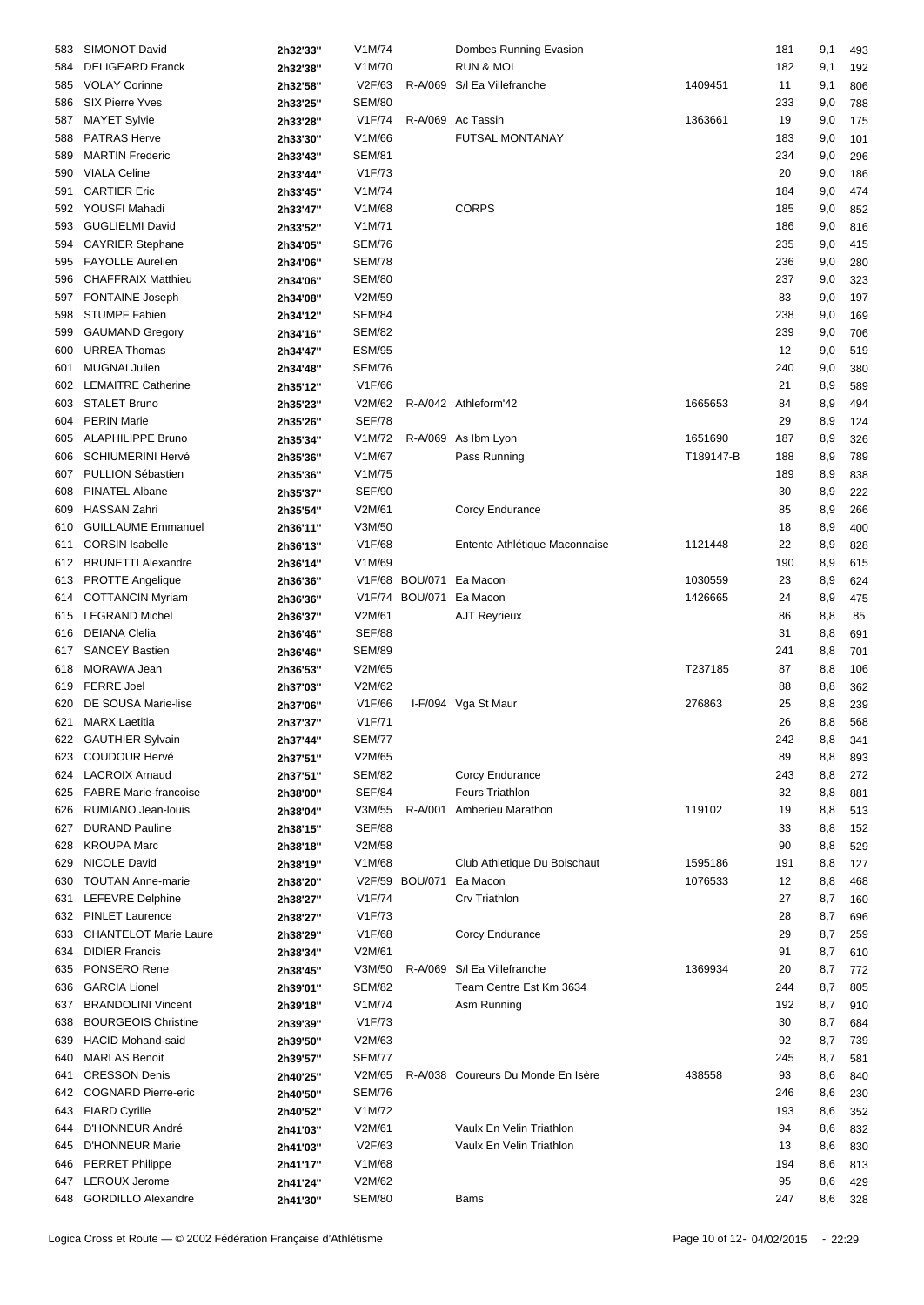| 649 | LOPEZ Julien                | 2h41'41" | <b>SEM/92</b> |              |                                |           | 248            | 8,6 | 763 |
|-----|-----------------------------|----------|---------------|--------------|--------------------------------|-----------|----------------|-----|-----|
| 650 | <b>DUVAL Hubert</b>         | 2h41'43" | <b>SEM/83</b> |              | Crv Lyon                       |           | 249            | 8,6 | 629 |
|     |                             |          |               |              |                                |           |                |     |     |
| 651 | <b>RICARD Didier</b>        | 2h41'47" | V1M/70        |              |                                |           | 195            | 8,6 | 442 |
| 652 | PICARD Julien               | 2h41'47" | <b>SEM/79</b> |              | <b>Bronzamis</b>               |           | 250            | 8,6 | 823 |
| 653 | <b>ENGGASSER Matthieu</b>   | 2h41'56" | <b>SEM/83</b> |              |                                |           | 251            | 8,6 | 162 |
| 654 | <b>BERMOND Olivier</b>      | 2h42'01" | <b>SEM/76</b> |              | Nanterre Athletic Club         | 1723209   | 252            | 8,6 | 126 |
| 655 | <b>RINGELBERG Philippe</b>  | 2h42'35" | <b>SEM/81</b> |              |                                |           | 253            | 8,5 | 531 |
| 656 | <b>GUTTER Sebastien</b>     | 2h43'07" | <b>SEM/76</b> |              | R-A/026 Al Pizançon            | 1560394   | 254            | 8,5 | 372 |
| 657 | <b>PLANUS Philippe</b>      | 2h43'14" | V1M/69        |              |                                |           | 196            | 8,5 | 470 |
| 658 | <b>SCHMITT Francis</b>      | 2h43'38" | V2M/60        |              |                                |           | 96             | 8,5 | 609 |
| 659 | <b>MOINS Guillaume</b>      |          | V1M/74        |              |                                |           | 197            |     |     |
|     |                             | 2h43'55" |               |              |                                |           |                | 8,5 | 687 |
| 660 | <b>PERRET Philippe</b>      | 2h44'11" | V1M/68        |              |                                |           | 198            | 8,4 | 911 |
| 661 | <b>MACAGNINO Aurelia</b>    | 2h44'24" | <b>SEF/80</b> |              | <b>Gones Raideurs</b>          |           | 34             | 8,4 | 316 |
| 662 | <b>THOMAS Philippe</b>      | 2h44'40" | V1M/68        |              |                                |           | 199            | 8,4 | 389 |
| 663 | <b>COHEN Daniel</b>         | 2h44'55" | V2M/63        |              | La Foulee Muroise              | T192349-B | 97             | 8,4 | 205 |
| 664 | <b>DUMOUX Jacques</b>       | 2h44'56" | V2M/60        |              | La Foulee Muroise              |           | 98             | 8,4 | 139 |
| 665 | <b>LAURIAT Laurence</b>     | 2h44'57" | V1F/74        |              | <b>AJT Reyrieux</b>            |           | 31             | 8,4 | 83  |
| 666 | <b>COUPAS Florence</b>      | 2h45'29" | <b>SEF/80</b> |              | Cap Quincieux                  |           | 35             | 8,4 | 787 |
| 667 | <b>BIALEK Julie</b>         | 2h45'30" | <b>SEF/87</b> |              |                                |           | 36             | 8,4 | 576 |
| 668 | <b>HUMBERT Alexandra</b>    | 2h45'38" | V1F/72        |              |                                |           | 32             | 8,4 | 491 |
|     | PELTIER Manon               |          | <b>SEF/88</b> |              |                                |           | 37             |     |     |
| 669 |                             | 2h45'42" |               |              |                                |           |                | 8,4 | 368 |
| 670 | <b>POINT Claire</b>         | 2h45'56" | <b>SEF/77</b> |              |                                |           | 38             | 8,4 | 185 |
| 671 | ÉTIENNE Eric                | 2h45'56" | V1M/66        |              |                                |           | 200            | 8,4 | 307 |
| 672 | <b>VEPRES</b> Sandrine      | 2h46'20" | V1F/71        |              | R-A/001 Amberieu Marathon      | 1435468   | 33             | 8,3 | 675 |
| 673 | <b>FOURCADE Violaine</b>    | 2h46'23" | <b>SEF/80</b> |              | R-A/069 Athlétic Club Tassin   | 641411    | 39             | 8,3 | 337 |
| 674 | DE SAINT MELEUC Olivier     | 2h47'19" | <b>SEM/78</b> |              |                                |           | 255            | 8,3 | 652 |
| 675 | <b>BALATIN Benjamin</b>     | 2h47'19" | <b>SEM/78</b> |              |                                |           | 256            | 8,3 | 659 |
| 676 | <b>STELLA Patrick</b>       | 2h47'41" | V2M/63        |              |                                |           | 99             | 8,3 | 75  |
| 677 | <b>PUYMARTIN Claude</b>     | 2h47'47" | V3M/48        |              |                                |           | 21             | 8,3 | 460 |
| 678 | <b>CHARPENTIER Arnaud</b>   |          | V1M/72        |              |                                |           | 201            | 8,3 |     |
|     |                             | 2h47'55" |               |              |                                |           |                |     | 143 |
| 679 | <b>GUILLERMIN Mathieu</b>   | 2h48'02" | V1M/75        |              |                                |           | 202            | 8,2 | 465 |
| 680 | <b>RICHARD Pascal</b>       | 2h48'09" | V1M/69        |              |                                |           | 203            | 8,2 | 770 |
| 681 | CHAÏB Hamed                 | 2h48'17" | V1M/70        |              |                                |           | 204            | 8,2 | 312 |
| 682 | <b>VIALLET Christelle</b>   | 2h48'31" | V1F/74        |              | Ascs Rillieux La Pape          |           | 34             | 8,2 | 616 |
| 683 | VACHERESSE Cedric           | 2h49'07" | <b>SEM/79</b> |              |                                |           | 257            | 8,2 | 875 |
| 684 | <b>JICQUEL Anna</b>         | 2h49'12" | <b>SEF/82</b> |              |                                |           | 40             | 8,2 | 159 |
| 685 | <b>DUFAY Yves</b>           | 2h49'16" | V1M/70        |              |                                |           | 205            | 8,2 | 502 |
| 686 | <b>BERNHARD Marie-anne</b>  | 2h49'29" | <b>SEF/83</b> |              |                                |           | 41             | 8,2 | 390 |
| 687 | <b>HOFFMANN Marielle</b>    |          | V1F/66        |              | R-A/001 Amberieu Marathon      | 1115563   | 35             | 8,2 | 464 |
|     |                             | 2h50'00" |               |              |                                |           |                |     |     |
| 688 | <b>PINATEL Christine</b>    | 2h50'12" | V2F/64        |              |                                |           | 14             | 8,1 | 223 |
| 689 | <b>BRUN Pierre</b>          | 2h50'39" | V1M/66        | R-A/069 Aaal |                                | 1098144   | 206            | 8,1 | 313 |
| 690 | <b>MURARD Fabien</b>        | 2h51'01" | V1M/71        |              |                                |           | 207            | 8,1 | 572 |
| 691 | <b>MADDIESON Ian</b>        | 2h51'06" | V4M/42        |              | Albuquerque Road Runners       |           | $\mathbf{1}$   | 8,1 | 334 |
| 692 | <b>JUHEM Roland</b>         | 2h51'10" | V3M/51        |              | Corcy Endurance                |           | 22             | 8,1 | 330 |
| 693 | ROUVIER Laurence            | 2h51'30" | V1F/68        |              |                                |           | 36             | 8,1 | 453 |
| 694 | <b>CONSTANT Helene</b>      | 2h51'50" | V1F/66        |              |                                |           | 37             | 8,1 | 686 |
| 695 | <b>PERENNES Marc</b>        | 2h52'09" | V1M/72        |              |                                |           | 208            | 8,1 | 311 |
| 696 | PREVOT Virginie             |          | <b>SEF/88</b> |              |                                |           | 42             | 8,0 | 187 |
|     |                             | 2h52'16" |               |              |                                |           |                |     |     |
| 697 | <b>PARROT Eric</b>          | 2h52'20" | V2M/60        |              | Crv Lyon Triathlon             |           | 100            | 8,0 | 220 |
| 698 | <b>GARNIER Marie-jeanne</b> | 2h52'30" | V1F/75        |              |                                |           | 38             | 8,0 | 715 |
| 699 | PELUD Nicolas               | 2h52'30" | V1M/70        |              |                                |           | 209            | 8,0 | 848 |
| 700 | <b>BARDIN Roger</b>         | 2h53'11" | V4M/36        |              | R-A/069 Entente Ouest Lyonnais | 499740    | $\overline{2}$ | 8,0 | 621 |
| 701 | <b>DOUCHET Arnaud</b>       | 2h53'40" | <b>SEM/78</b> |              |                                |           | 258            | 8,0 | 371 |
| 702 | <b>TORNABENE Esther</b>     | 2h54'12" | V3F/50        |              | R-A/038 Cmi Tullins            | 1293463   | $\mathbf{1}$   | 8,0 | 755 |
| 703 | FEVRE Jean Luc              | 2h54'20" | V1M/68        |              | Corcy Endurance                |           | 210            | 8,0 | 210 |
| 704 | FOREST Sébastien            | 2h54'20" | <b>SEM/76</b> |              |                                |           | 259            | 8,0 | 180 |
| 705 | <b>BERTOSSI Loris</b>       |          | V1M/71        |              |                                |           | 211            | 7,9 | 221 |
|     |                             | 2h54'21" |               |              |                                |           |                |     |     |
| 706 | <b>KAUFFMANN Juliette</b>   | 2h55'11" | SEF/79        |              |                                |           | 43             | 7,9 | 421 |
| 707 | <b>GONZALES Audrey</b>      | 2h55'11" | SEF/80        |              | R-A/001 Amberieu Marathon      | 1713393   | 44             | 7,9 | 420 |
| 708 | <b>HURLIMANN Franck</b>     | 2h55'40" | V1M/72        |              |                                |           | 212            | 7,9 | 324 |
| 709 | <b>GISSEROT Thierry</b>     | 2h56'26" | V1M/70        | R-A/069      | Asvel Villeurbanne             | 1653082   | 213            | 7,9 | 562 |
| 710 | SIMINI Richard              | 2h57'07" | V1M/72        |              | Corcy Endurance                |           | 214            | 7,8 | 216 |
| 711 | SIMINI Barbara              | 2h57'07" | <b>SEF/76</b> |              | Corcy Endurance                |           | 45             | 7,8 | 215 |
| 712 | <b>TESSE Frédéric</b>       | 2h57'11" | V1M/75        |              |                                |           | 215            | 7,8 | 172 |
| 713 | <b>IAFRATE Gerard</b>       | 2h57'32" | V3M/46        |              | <b>CORPS</b>                   |           | 23             | 7,8 | 860 |
|     | 714 KLEIN Sophie            | 2h58'08" | V1F/68        |              |                                |           | 39             | 7,8 | 178 |
|     |                             |          |               |              |                                |           |                |     |     |